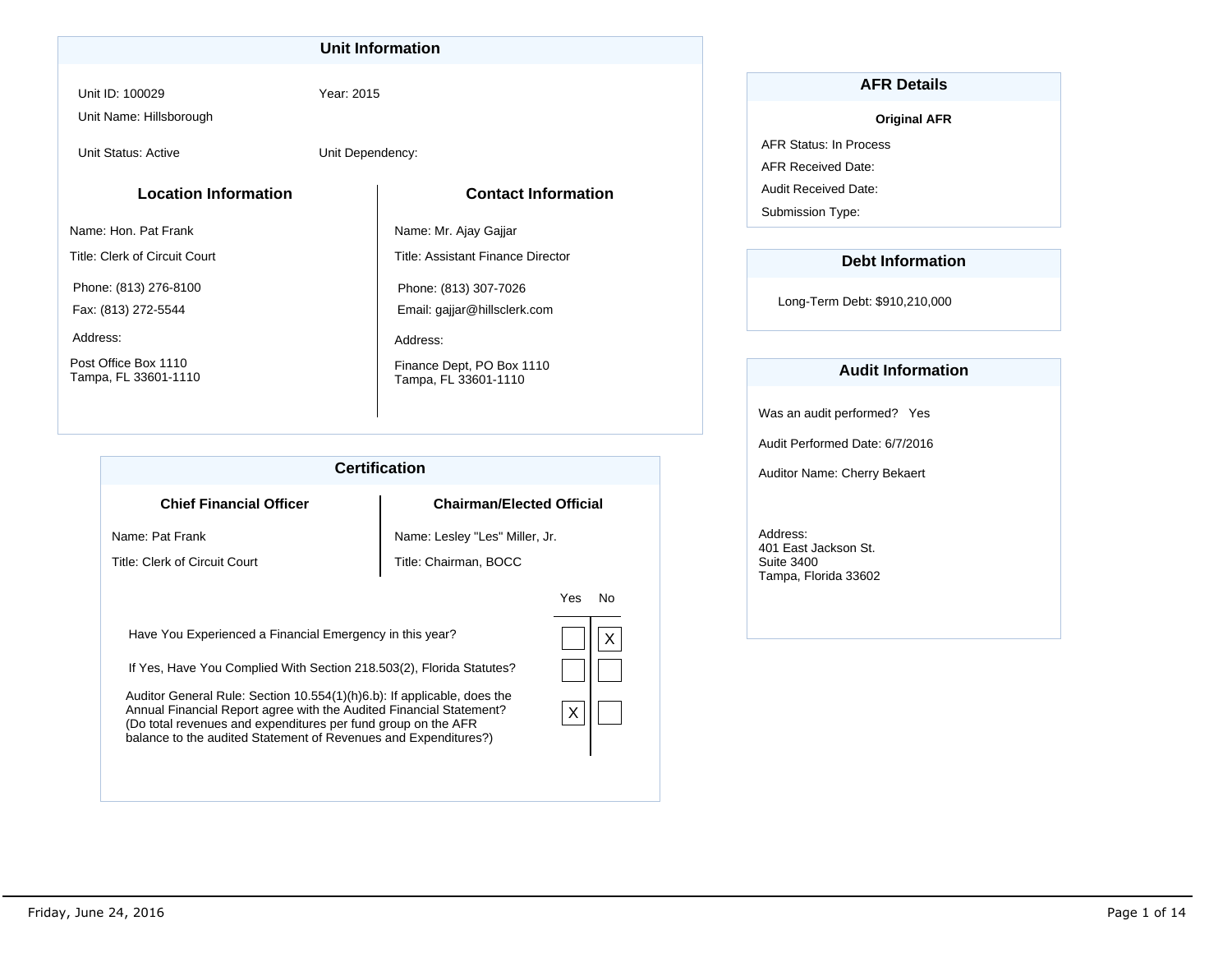# **Revenues Report for FYE 2015**

| <b>Account Code</b>                                        | General     | <b>Special</b><br><b>Revenue</b> | <b>Debt Service</b> | Capital<br><b>Projects</b> | Permanent | <b>Enterprise</b> | <b>Internal</b><br><b>Service</b> | <b>Pension</b> | <b>Trust</b> | Component<br><b>Units</b> | <b>Total</b>   |
|------------------------------------------------------------|-------------|----------------------------------|---------------------|----------------------------|-----------|-------------------|-----------------------------------|----------------|--------------|---------------------------|----------------|
| 311000 - Ad Valorem Taxes                                  | 554,604,971 | 35,477,981                       | 5,048,784           |                            |           |                   |                                   |                |              |                           | 595,131,736    |
| 312100 - Local Option Taxes                                |             | 27,035,374                       |                     |                            |           |                   |                                   |                |              |                           | 27,035,374     |
| 312300 - County Ninth-Cent Voted Fuel Tax                  |             | 6,892,000                        |                     |                            |           |                   |                                   |                |              |                           | 6,892,000      |
| 312410 - First Local Option Fuel Tax                       |             | 26,069,571                       |                     |                            |           |                   |                                   |                |              |                           | 26,069,571     |
| 312600 - Discretionary Sales Surtaxes                      |             | 226,410,253                      |                     |                            |           |                   |                                   |                |              |                           | 226,410,253    |
| 315000 - Communications Service Tax (Chapter 202)          |             | 23,287,823                       |                     |                            |           |                   |                                   |                |              |                           | 23,287,823     |
| 316000 - Local Business Tax (Chapter 205)                  | 1,546,596   | 625,963                          |                     |                            |           |                   |                                   |                |              |                           | 2,172,559      |
| 322000 - Building Permits                                  |             | 7,849,313                        |                     |                            |           |                   |                                   |                |              |                           | 7,849,313      |
| 323300 - Franchise Fee - Water                             | 3,158       |                                  |                     |                            |           |                   |                                   |                |              |                           | 3,158          |
| 323600 - Franchise Fee - Sewer                             | 7.092       |                                  |                     |                            |           |                   |                                   |                |              |                           | 7,092          |
| 324110 - Impact Fees - Residential - Public Safety         |             | 177,193                          |                     |                            |           |                   |                                   |                |              |                           | 177,193        |
| 324120 - Impact Fees - Commercial - Public Safety          |             | 43,849                           |                     |                            |           |                   |                                   |                |              |                           | 43,849         |
| 324210 - Impact Fees - Residential - Physical Environment  |             | 20,621,235                       |                     |                            |           |                   |                                   |                |              |                           | 20,621,235     |
| 324310 - Impact Fees - Residential - Transportation        |             | 2,387,808                        |                     |                            |           |                   |                                   |                |              |                           | 2,387,808      |
| 324320 - Impact Fees - Commercial - Transportation         |             | 600,991                          |                     |                            |           |                   |                                   |                |              |                           | 600,991        |
| 324610 - Impact Fees - Residential - Culture/Recreation    |             | 1,450,496                        |                     |                            |           |                   |                                   |                |              |                           | 1,450,496      |
| 325100 - Special Assessments - Capital Improvement         |             | 6,200,205                        |                     |                            |           | 702,031           |                                   |                |              |                           | 6,902,236      |
| 325200 - Special Assessments - Charges for Public Services |             | 7,864,383                        |                     |                            |           |                   |                                   |                |              |                           | 7,864,383      |
| 329000 - Other Permits, Fees & Special Assessments         | 621,685     | 544,451                          |                     |                            |           |                   |                                   |                |              |                           | 1,166,136      |
| 331100 - Federal Grant - General Government                |             | 3,317,355                        |                     |                            |           |                   |                                   |                |              |                           | 3,317,355      |
| 331200 - Federal Grant - Public Safety                     | 1,495,083   | 4,530,686                        |                     |                            |           |                   |                                   |                |              |                           | 6,025,769      |
| 331310 - Federal Grant - Water Supply System               |             |                                  |                     |                            |           |                   |                                   |                |              |                           | $\overline{0}$ |
| 331390 - Federal Grant - Other Physical Environment        |             | 6,148,602                        |                     | 930,498                    |           |                   |                                   |                |              |                           | 7,079,100      |
| 331420 - Federal Grant - Mass Transit                      |             |                                  |                     |                            |           |                   |                                   |                |              |                           | $\Omega$       |
| 331490 - Federal Grant - Other Transportation              |             | 3,779,206                        |                     |                            |           |                   |                                   |                |              |                           | 3,779,206      |
| 331500 - Federal Grant - Economic Environment              | 180         | 8,329,615                        |                     |                            |           |                   |                                   |                |              |                           | 8,329,795      |
| 331610 - Federal Grant - Health or Hospitals               |             | 3,211,208                        |                     |                            |           |                   |                                   |                |              |                           | 3,211,208      |
| 331650 - Federal Grant - Child Support Reimbursement       | 1,063,074   |                                  |                     |                            |           |                   |                                   |                |              |                           | 1,063,074      |
| 331690 - Federal Grant - Other Human Services              | 162         | 46,664,293                       |                     |                            |           |                   |                                   |                |              |                           | 46,664,455     |
| 331700 - Federal Grant - Culture/Recreation                |             |                                  |                     |                            |           |                   |                                   |                |              |                           | $\overline{0}$ |
| 331820 - Federal Grant - Drug Court Management             |             |                                  |                     |                            |           |                   |                                   |                |              |                           | $\overline{0}$ |
| 331900 - Federal Grant - Other                             |             |                                  |                     |                            |           |                   |                                   |                |              |                           | $\overline{0}$ |
| 333000 - Federal Payments In Lieu Of Taxes                 | 770         |                                  |                     |                            |           |                   |                                   |                |              |                           | 770            |
| 334100 - State Grant - General Government                  |             | 431,310                          |                     |                            |           |                   |                                   |                |              |                           | 431,310        |
| 334200 - State Grant - Public Safety                       |             | 2,227,567                        |                     |                            |           |                   |                                   |                |              |                           | 2,227,567      |
| 334390 - State Grant - Other Physical Environment          |             | 1,857,378                        |                     |                            |           |                   |                                   |                |              |                           | 1,857,378      |
| 334490 - State Grant - Other Transportation                |             | 135,231                          |                     |                            |           |                   |                                   |                |              |                           | 135,231        |
| 334500 - State Grant - Economic Environment                |             | 20,000                           |                     |                            |           |                   |                                   |                |              |                           | 20,000         |
| 334610 - State Grant - Health or Hospitals                 |             | 188,399                          |                     |                            |           | 20,000            |                                   |                |              |                           | 208,399        |
| 334690 - State Grant - Other Human Services                |             | 3,660,439                        |                     |                            |           |                   |                                   |                |              |                           | 3,660,439      |
| 334700 - State Grant - Culture/Recreation                  |             | 1,233,292                        |                     |                            |           |                   |                                   |                |              |                           | 1,233,292      |
| 334810 - State Grant - Conflict Cases (Formerly 334.161)   |             |                                  |                     |                            |           |                   |                                   |                |              |                           | $\Omega$       |
| 334820 - Article V Clerk of Court Trust Fund               |             | 1,812,043                        |                     |                            |           |                   |                                   |                |              |                           | 1,812,043      |
| 334830 - State Grant - Child Dependency                    |             |                                  |                     |                            |           |                   |                                   |                |              |                           | $\overline{0}$ |
| 334890 - State Grant - Other Court-Related                 |             | 212,829                          |                     |                            |           |                   |                                   |                |              |                           | 212,829        |
| 334900 - State Grant - Other                               |             | 1,726,802                        |                     |                            |           |                   |                                   |                |              |                           | 1,726,802      |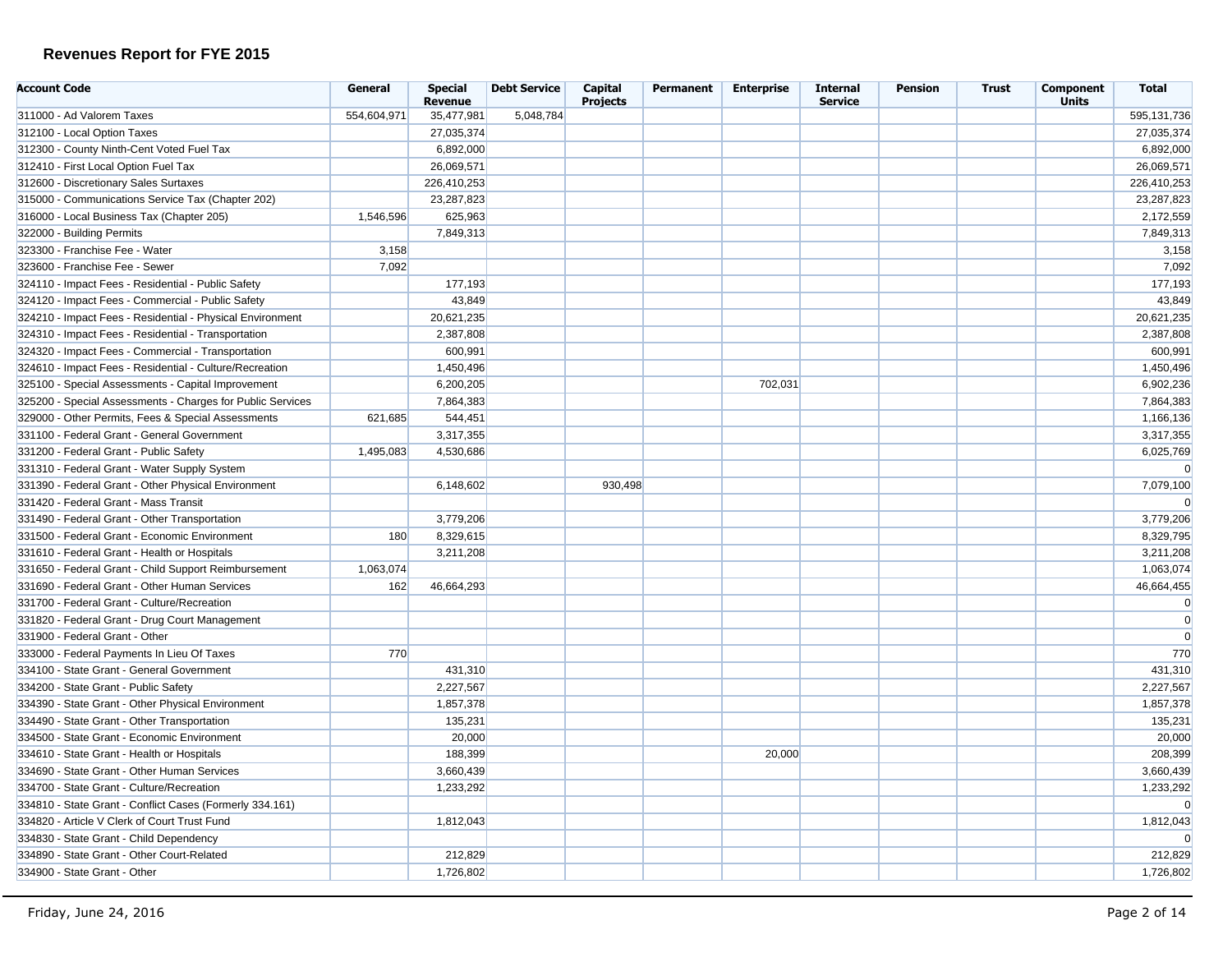| Account Code                                                                                               | General    | <b>Special</b><br><b>Revenue</b> | <b>Debt Service</b> | Capital<br><b>Projects</b> | Permanent | <b>Enterprise</b> | <b>Internal</b><br><b>Service</b> | <b>Pension</b> | <b>Trust</b> | Component<br><b>Units</b> | Total          |
|------------------------------------------------------------------------------------------------------------|------------|----------------------------------|---------------------|----------------------------|-----------|-------------------|-----------------------------------|----------------|--------------|---------------------------|----------------|
| 335120 - State Revenue Sharing - Proceeds                                                                  | 25,555,596 | 6,752,474                        |                     |                            |           |                   |                                   |                |              |                           | 32,308,070     |
| 335130 - State Revenue Sharing - Insurance Agents County<br>Licenses                                       | 322,128    |                                  |                     |                            |           |                   |                                   |                |              |                           | 322,128        |
| 335140 - State Revenue Sharing - Mobile Home Licenses                                                      | 415,162    |                                  |                     |                            |           |                   |                                   |                |              |                           | 415,162        |
| 335150 - State Revenue Sharing - Alcoholic Beverage Licenses                                               | 812,789    |                                  |                     |                            |           |                   |                                   |                |              |                           | 812,789        |
| 335160 - State Revenue Sharing - Distribution of Sales and Use<br>Taxes to Counties (Section 212.20, F.S.) | 3,454,283  |                                  |                     |                            |           |                   |                                   |                |              |                           | 3,454,283      |
| 335170 - State Revenue Sharing - Cardroom Tax                                                              | 79,661     |                                  |                     |                            |           |                   |                                   |                |              |                           | 79,661         |
| 335180 - State Revenue Sharing - Local Government Half-Cent<br>Sales Tax                                   |            | 95.715.790                       |                     |                            |           |                   |                                   |                |              |                           | 95,715,790     |
| 335190 - State Revenue Sharing - Other General Government                                                  |            |                                  |                     |                            |           |                   |                                   |                |              |                           | $\overline{0}$ |
| 335210 - State Revenue Sharing - Firefighter Supplemental<br>Compensation                                  | 132,835    | 140,350                          |                     |                            |           |                   |                                   |                |              |                           | 273,185        |
| 335220 - State Revenue Sharing - Enhanced 911 Fee                                                          |            | 6,768,642                        |                     |                            |           |                   |                                   |                |              |                           | 6,768,642      |
| 335230 - State Revenue Sharing - Emergency Management<br>Assistance                                        |            | 105,806                          |                     |                            |           |                   |                                   |                |              |                           | 105,806        |
| 335290 - State Revenue Sharing - Other Public Safety                                                       | 32,822     |                                  |                     |                            |           |                   |                                   |                |              |                           | 32,822         |
| 335390 - State Revenue Sharing - Other Physical Environment                                                |            | 2,179,075                        |                     |                            |           |                   |                                   |                |              |                           | 2,179,075      |
| 335490 - State Revenue Sharing - Other Transportation                                                      |            | 17,051,941                       |                     |                            |           |                   |                                   |                |              |                           | 17,051,941     |
| 335500 - State Revenue Sharing - Economic Environment                                                      |            | 3.870.085                        |                     |                            |           |                   |                                   |                |              |                           | 3,870,085      |
| 335690 - State Revenue Sharing - Other Human Services                                                      |            |                                  |                     |                            |           |                   | 162,886                           |                |              |                           | 162,886        |
| 335700 - State Revenue Sharing - Culture/Recreation                                                        |            | 2,286,214                        |                     |                            |           |                   |                                   |                |              |                           | 2,286,214      |
| 337100 - Local Government Unit Grant - General Government                                                  |            |                                  |                     |                            |           |                   |                                   |                |              | 3,577,008                 | 3,577,008      |
| 337200 - Local Government Unit Grant - Public Safety                                                       | 383,500    | 5,000                            |                     |                            |           |                   |                                   |                |              |                           | 388,500        |
| 337300 - Local Government Unit Grant - Physical Environment                                                |            | 1,463,433                        |                     |                            |           |                   |                                   |                |              |                           | 1,463,433      |
| 337400 - Local Government Unit Grant - Transportation                                                      | 35,000     |                                  |                     |                            |           |                   |                                   |                |              |                           | 35,000         |
| 337500 - Local Government Unit Grant - Economic Environment                                                | 103,126    |                                  |                     |                            |           |                   |                                   |                |              | 400,000                   | 503,126        |
| 337600 - Local Government Unit Grant - Human Services                                                      |            |                                  |                     |                            |           |                   |                                   |                |              |                           | $\overline{0}$ |
| 337700 - Local Government Unit Grant - Culture/Recreation                                                  |            | 472,500                          |                     |                            |           |                   |                                   |                |              |                           | 472,500        |
| 337900 - Local Government Unit Grants - Other                                                              |            | 60,544                           |                     |                            |           |                   |                                   |                |              |                           | 60,544         |
| 338000 - Shared Revenue From Other Local Units                                                             |            |                                  |                     |                            |           |                   |                                   |                |              |                           | $\Omega$       |
| 341100 - Service Charge - Recording Fees                                                                   | 6,000,794  |                                  |                     |                            |           |                   |                                   |                |              |                           | 6,000,794      |
| 341150 - Public Records Modernization Trust Fund                                                           |            | 2,398,048                        |                     |                            |           |                   |                                   |                |              |                           | 2,398,048      |
| 341160 - County Portion (\$2) of \$4 Additional Service Charge                                             |            | 1,876,278                        |                     |                            |           |                   |                                   |                |              |                           | 1,876,278      |
| 341200 - Internal Service Fund Fees and Charges                                                            |            |                                  |                     |                            |           |                   | 128,882,298                       |                |              |                           | 128,882,298    |
| 341300 - Administrative Service Fees                                                                       | 49,077     | 2,583,143                        |                     |                            |           |                   |                                   |                |              |                           | 2,632,220      |
| 341520 - Fees remitted to County from Sheriff                                                              | 1,706,136  | 131,728                          |                     |                            |           |                   |                                   |                |              |                           | 1,837,864      |
| 341550 - Fees remitted to County from Supervisor of Elections                                              | 7,400      |                                  |                     |                            |           |                   |                                   |                |              |                           | 7,400          |
| 341560 - Fees remitted to County from Property Appraiser                                                   |            |                                  |                     |                            |           |                   |                                   |                |              |                           | $\overline{0}$ |
| 341800 - County Officer Commission and Fees                                                                |            |                                  |                     |                            |           |                   |                                   |                |              |                           |                |
| 341900 - Other General Government Charges and Fees                                                         | 53,472,295 | 1,760,490                        |                     |                            |           |                   | 6,775,570                         |                |              | 394,911                   | 62,403,266     |
| 342100 - Service Charge - Law Enforcement Services                                                         | 4,823,970  | 9,024,916                        |                     |                            |           |                   |                                   |                |              |                           | 13,848,886     |
| 342200 - Service Charge - Fire Protection                                                                  | 1,341,842  |                                  |                     |                            |           |                   |                                   |                |              |                           | 1,341,842      |
| 342300 - Service Charge - Housing for Prisoners                                                            | 393,932    |                                  |                     |                            |           |                   |                                   |                |              |                           | 393,932        |
| 342400 - Service Charge - Emergency Management Service<br>Fees/Charges                                     |            |                                  |                     |                            |           |                   |                                   |                |              |                           | $\overline{0}$ |
| 342500 - Service Charge - Protective Inspection Fees                                                       | 215,487    |                                  |                     |                            |           |                   |                                   |                |              |                           | 215,487        |
| 342600 - Service Charge - Ambulance Fees                                                                   | 11,326,692 |                                  |                     |                            |           |                   |                                   |                |              |                           | 11,326,692     |
| 342900 - Service Charge - Other Public Safety Charges and<br>Fees                                          | 953,678    | 373,766                          |                     |                            |           |                   |                                   |                |              |                           | 1,327,444      |
| 343400 - Service Charge - Garbage/Solid Waste                                                              |            |                                  |                     |                            |           | 100,965,840       |                                   |                |              |                           | 100,965,840    |
| 343500 - Service Charge - Sewer/Wastewater Utility                                                         |            |                                  |                     |                            |           |                   |                                   |                |              |                           | $\overline{0}$ |
| 343600 - Service Charge - Water/Sewer Combination Utility                                                  |            |                                  |                     |                            |           | 213,231,771       |                                   |                |              |                           | 213,231,771    |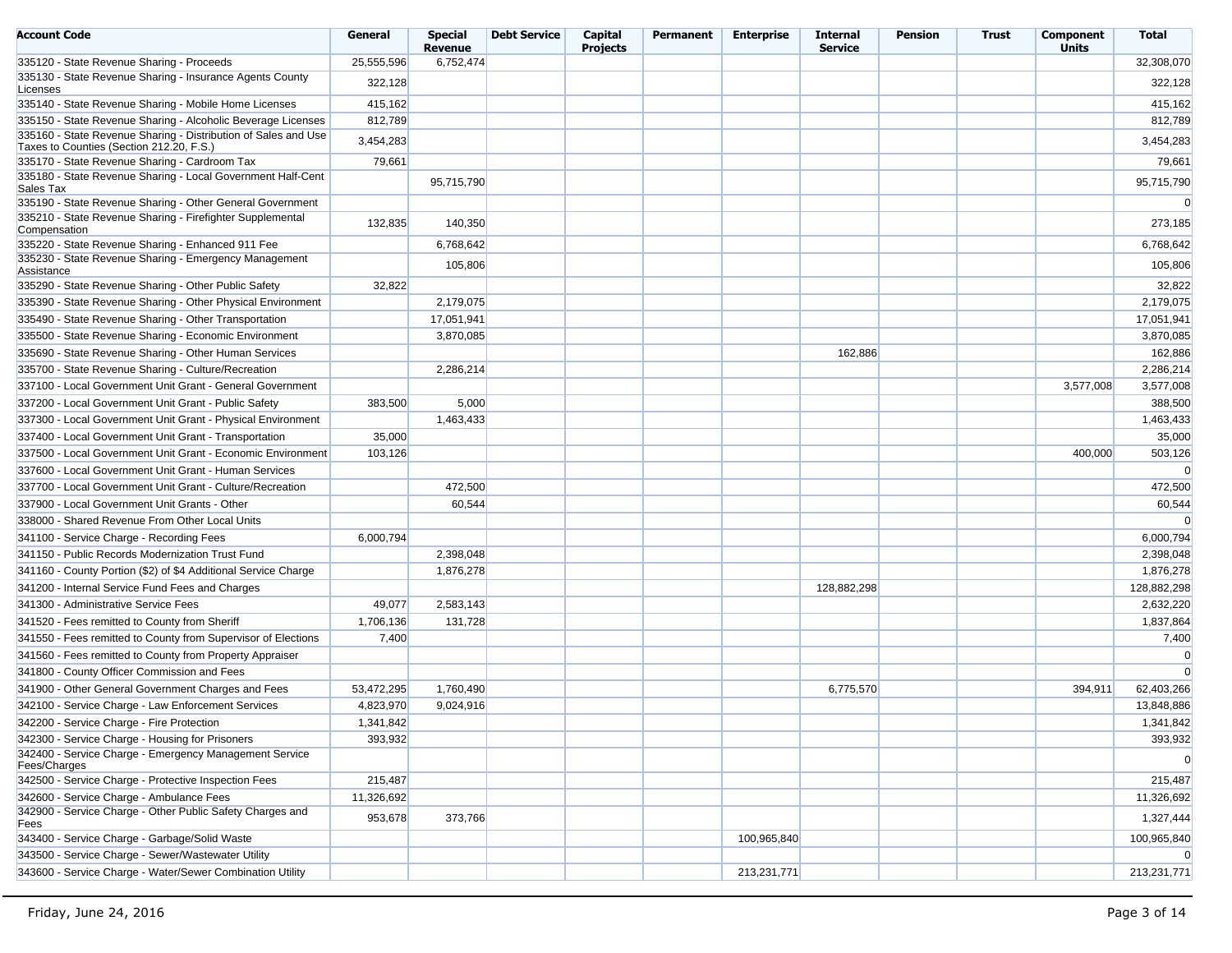| <b>Account Code</b>                                                    | General    | <b>Special</b><br><b>Revenue</b> | <b>Debt Service</b> | Capital<br><b>Projects</b> | Permanent | <b>Enterprise</b> | <b>Internal</b><br><b>Service</b> | <b>Pension</b> | <b>Trust</b> | Component<br><b>Units</b> | <b>Total</b>   |
|------------------------------------------------------------------------|------------|----------------------------------|---------------------|----------------------------|-----------|-------------------|-----------------------------------|----------------|--------------|---------------------------|----------------|
| 343700 - Service Charge - Conservation and Resource<br>Management      | 2,276,484  | 786,571                          |                     |                            |           |                   |                                   |                |              | 63,507                    | 3,126,562      |
| 343900 - Service Charge - Other Physical Environment Charges           | 1,524,412  | 51,922                           |                     |                            |           |                   |                                   |                |              |                           | 1,576,334      |
| 344500 - Service Charge - Parking Facilities                           | 841,032    |                                  |                     |                            |           |                   | 2,118                             |                |              |                           | 843,150        |
| 344900 - Service Charge - Other Transportation Charges                 | 711,919    | 2,607,704                        |                     |                            |           |                   |                                   |                |              |                           | 3,319,623      |
| 345100 - Service Charge - Housing                                      |            |                                  |                     |                            |           |                   |                                   |                |              | 665,514                   | 665,514        |
| 345900 - Service Charge - Other Economic Environment<br>Charges        | 107,750    |                                  |                     |                            |           |                   |                                   |                |              |                           | 107,750        |
| 346100 - Service Charge - Health Inspection Fees                       |            |                                  |                     |                            |           |                   |                                   |                |              |                           | $\overline{0}$ |
| 346400 - Service Charge - Animal Control and Shelter Fees              | 304,632    |                                  |                     |                            |           |                   |                                   |                |              |                           | 304,632        |
| 346900 - Service Charge - Other Human Services Charges                 | 63,218     | 1,728                            |                     |                            |           |                   | 21,594,408                        |                |              |                           | 21,659,354     |
| 347100 - Service Charge - Libraries                                    |            | 48,442                           |                     |                            |           |                   |                                   |                |              |                           | 48,442         |
| 347200 - Service Charge - Parks and Recreation                         | 3,103,779  |                                  |                     |                            |           |                   |                                   |                |              |                           | 3,103,779      |
| 347300 - Service Charge - Cultural Services                            |            |                                  |                     |                            |           |                   |                                   |                |              |                           | $\overline{0}$ |
| 347400 - Service Charge - Special Events                               | 15,237     |                                  | 544,557             |                            |           |                   |                                   |                |              |                           | 559,794        |
| 347500 - Service Charge - Special Recreation Facilities                | 249,901    |                                  |                     |                            |           |                   |                                   |                |              |                           | 249,901        |
| 347900 - Service Charge - Other Culture/Recreation Charges             | 43,461     |                                  |                     |                            |           |                   |                                   |                |              |                           | 43,461         |
| 348110 - County Court Criminal - Filing Fees                           |            | 44,211                           |                     |                            |           |                   |                                   |                |              |                           | 44,211         |
| 348120 - County Court Criminal - Service Charges                       |            | 67,603                           |                     |                            |           |                   |                                   |                |              |                           | 67,603         |
| 348130 - County Court Criminal - Court Costs                           |            | 204,622                          |                     |                            |           |                   |                                   |                |              |                           | 204,622        |
| 348220 - Circuit Court Criminal - Service Charges                      |            | 101,921                          |                     |                            |           |                   |                                   |                |              |                           | 101,921        |
| 348230 - Circuit Court Criminal - Court Costs                          |            | 426,094                          |                     |                            |           |                   |                                   |                |              |                           | 426,094        |
| 348310 - County Court Civil - Filing Fees                              |            | 6,418,952                        |                     |                            |           |                   |                                   |                |              |                           | 6,418,952      |
| 348320 - County Court Civil - Service Charges                          |            | 108,727                          |                     |                            |           |                   |                                   |                |              |                           | 108,727        |
| 348410 - Circuit Court Civil - Filing Fees                             |            | 3,617,893                        |                     |                            |           |                   |                                   |                |              |                           | 3,617,893      |
| 348420 - Circuit Court Civil - Service Charges                         |            | 3,056,074                        |                     |                            |           |                   |                                   |                |              |                           | 3,056,074      |
| 348480 - Circuit Court Civil - Fees and Service Charges                |            |                                  |                     |                            |           |                   |                                   |                |              |                           | $\overline{0}$ |
| 348510 - Traffic Court - Filing Fees                                   |            | 9,750                            |                     |                            |           |                   |                                   |                |              |                           | 9,750          |
| 348520 - Traffic Court - Service Charges                               |            | 1,472,822                        |                     |                            |           |                   |                                   |                |              |                           | 1,472,822      |
| 348530 - Traffic Court - Court Costs                                   |            | 3,860,484                        |                     |                            |           |                   |                                   |                |              |                           | 3,860,484      |
| 348610 - Juvenile Court - Filing Fees                                  |            | 41,330                           |                     |                            |           |                   |                                   |                |              |                           | 41,330         |
| 348620 - Juvenile Court - Service Charges                              |            | 12,842                           |                     |                            |           |                   |                                   |                |              |                           | 12,842         |
| 348710 - Probate Court - Filing Fees                                   |            | 629,738                          |                     |                            |           |                   |                                   |                |              |                           | 629,738        |
| 348720 - Probate Court - Service Charges                               |            | 104,066                          |                     |                            |           |                   |                                   |                |              |                           | 104,066        |
| 348880 - Probation/Alternatives                                        | 108,013    |                                  |                     |                            |           |                   |                                   |                |              |                           | 108,013        |
| 348921 - Court Innovations/Local Requirements                          |            | 335,880                          |                     |                            |           |                   |                                   |                |              |                           | 335,880        |
| 348922 - Legal Aid                                                     |            | 335,880                          |                     |                            |           |                   |                                   |                |              |                           | 335,880        |
| 348923 - Law Library                                                   |            | 335,880                          |                     |                            |           |                   |                                   |                |              |                           | 335,880        |
| 348924 - Juvenile Alternative Programs                                 |            | 335,880                          |                     |                            |           |                   |                                   |                |              |                           | 335,880        |
| 348930 - State Court Facility Surcharge (\$30)                         | 2,714      | 2,259,802                        |                     |                            |           |                   |                                   |                |              |                           | 2,262,516      |
| 348932 - Domestic Violence Surcharge                                   | 43,249     |                                  |                     |                            |           |                   |                                   |                |              |                           | 43,249         |
| 348933 - Animal Control Surcharge                                      |            |                                  |                     |                            |           |                   |                                   |                |              |                           | $\overline{0}$ |
| 348990 - Other Court Collections Transferred to BOCC                   |            | 877,432                          |                     |                            |           |                   |                                   |                |              |                           | 877,432        |
| 349000 - Other Charges for Services                                    | 18,899,629 | 166,178                          |                     |                            |           |                   |                                   |                |              |                           | 19,065,807     |
| 351100 - Judgments and Fines - As Decided by County Court<br>Criminal  |            | 272,877                          |                     |                            |           |                   |                                   |                |              |                           | 272,877        |
| 351200 - Judgments and Fines - As Decided by Circuit Court<br>Criminal |            | 235,730                          |                     |                            |           |                   |                                   |                |              |                           | 235,730        |
| 351400 - Judgments and Fines - As Decided by Circuit Court<br>Civil    |            |                                  |                     |                            |           |                   |                                   |                |              |                           | $\overline{0}$ |
| 351500 - Judgments and Fines - As Decided by Traffic Court             | 217,413    | 3,471,275                        |                     |                            |           |                   |                                   |                |              |                           | 3,688,688      |
| 351700 - Intergovernmental Radio Communication Program                 |            | 744,225                          |                     |                            |           |                   |                                   |                |              |                           | 744,225        |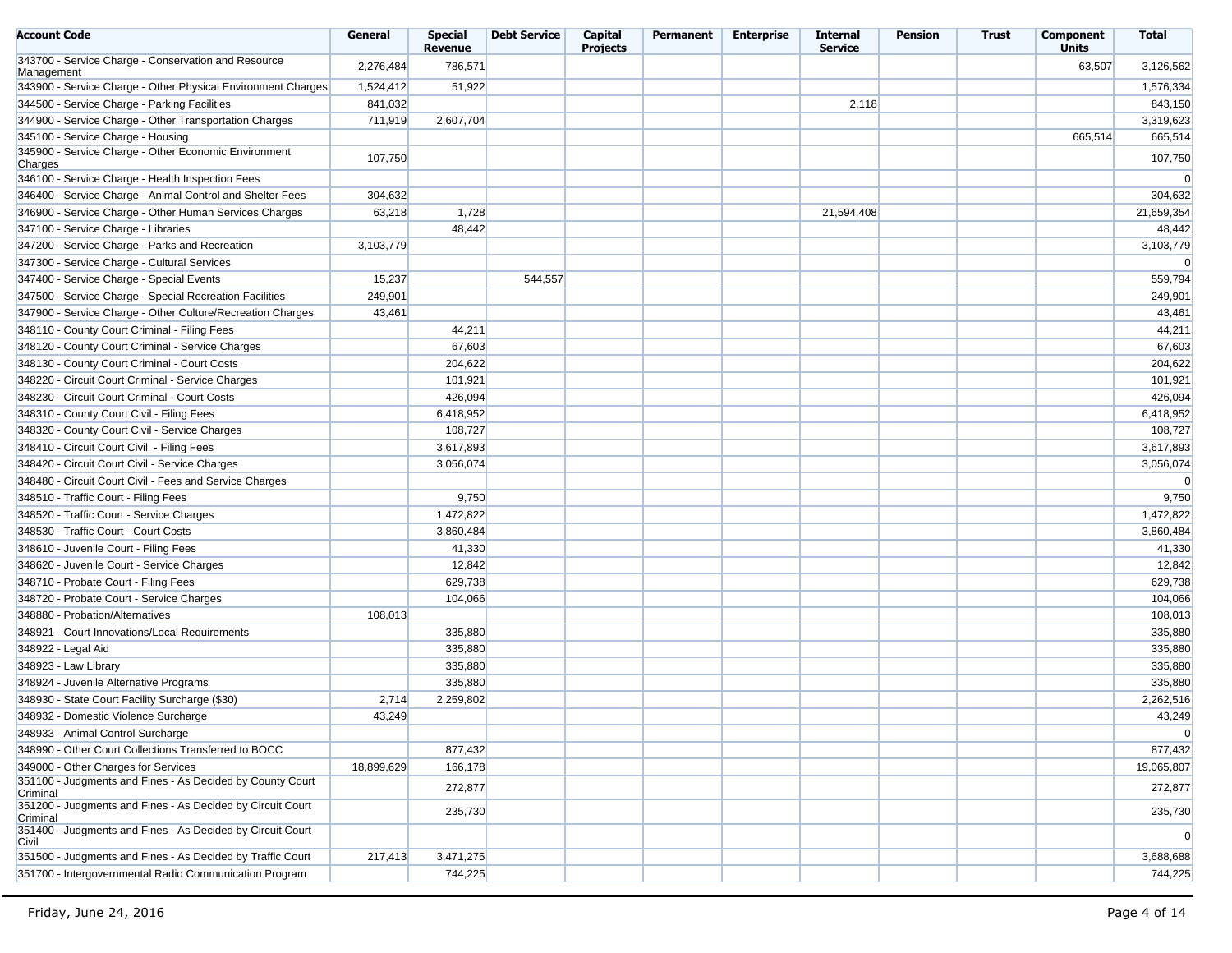| <b>Account Code</b>                    |                                                               | General       | <b>Special</b><br><b>Revenue</b> | <b>Debt Service</b> | Capital<br><b>Projects</b> | Permanent | <b>Enterprise</b> | <b>Internal</b><br><b>Service</b> | <b>Pension</b> | <b>Trust</b> | <b>Component</b><br><b>Units</b> | <b>Total</b>            |
|----------------------------------------|---------------------------------------------------------------|---------------|----------------------------------|---------------------|----------------------------|-----------|-------------------|-----------------------------------|----------------|--------------|----------------------------------|-------------------------|
| Fund                                   | 351800 - 10% of Fines to Public Records Modernization Trust   |               | 1,220,042                        |                     |                            |           |                   |                                   |                |              |                                  | 1,220,042               |
|                                        | 351900 - Judgments and Fines - Other Court Ordered            |               | 1,263,143                        |                     |                            |           |                   |                                   |                |              |                                  | 1,263,143               |
| 352000 - Fines - Library               |                                                               |               | 390.981                          |                     |                            |           |                   |                                   |                |              |                                  | 390.981                 |
|                                        | 353000 - Fines - Pollution Control Violation                  |               | 254,042                          |                     |                            |           |                   |                                   |                |              |                                  | 254,042                 |
|                                        | 354000 - Fines - Local Ordinance Violation                    | 6,942,806     | 172,558                          |                     |                            |           | 25                | 131                               |                |              |                                  | 7,115,520               |
| Performance Guarantees                 | 358100 - Confiscation of Deposits or Bonds Held as            | 5             |                                  |                     |                            |           |                   |                                   |                |              |                                  |                         |
| Enforcement                            | 358200 - Sale of Contraband Property Seized by Law            |               |                                  |                     |                            |           |                   |                                   |                |              |                                  | $\Omega$                |
|                                        | 359000 - Other Judgments, Fines and Forfeits                  | 70,012        | 823,732                          |                     |                            |           |                   |                                   |                |              |                                  | 893,744                 |
| 361100 - Interest                      |                                                               | 3,224,582     | 3,524,142                        | 272,990             | 365,941                    |           |                   |                                   |                |              | 346,709                          | 7,734,364               |
|                                        | 361300 - Net Increase (Decrease) in Fair Value of Investments |               |                                  |                     |                            |           |                   |                                   |                |              |                                  | $\Omega$                |
|                                        | 361400 - Gain (Loss) on Sale of Investments                   |               |                                  |                     |                            |           |                   |                                   |                |              | 682,479                          | 682,479                 |
| 362000 - Rents and Royalties           |                                                               | 1,426,275     | 7.935                            | 118.757             | 322,049                    |           |                   |                                   |                |              |                                  | 1,875,016               |
| 364000 - Disposition of Fixed Assets   |                                                               | 682,048       | 41,669                           |                     |                            |           | $-250,512$        | 444,067                           |                |              |                                  | 917,272                 |
|                                        | 365000 - Sale of Surplus Materials and Scrap                  | 149,418       | 23,360                           |                     |                            |           | 81.784            | 15.124                            |                |              |                                  | 269,686                 |
|                                        | 366000 - Contributions and Donations from Private Sources     | 201,917       | 1,111,202                        |                     | 93,095                     |           |                   |                                   |                |              |                                  | 1,406,214               |
| 367000 - Licenses                      |                                                               | 1,676,399     | 102,030                          |                     |                            |           |                   |                                   |                |              |                                  | 1,778,429               |
| 369300 - Settlements                   |                                                               | 25,947,513    | 925,624                          |                     |                            |           |                   |                                   |                |              |                                  | 26.873.137              |
|                                        | 369900 - Other Miscellaneous Revenues                         | 1,864,409     | 5,289,501                        | $-232$              |                            |           | 650.162           |                                   |                |              |                                  | 7,803,840               |
| 381000 - Inter-Fund Group Transfers In |                                                               | 613,195,611   | 94,761,877                       | 172,413,934         | 80.491.574                 |           |                   | 4,707,533                         |                |              |                                  | 965,570,529             |
|                                        | 383000 - Installment Purchases & Capital Lease Proceeds       | 72,804        |                                  |                     |                            |           |                   |                                   |                |              |                                  | 72,804                  |
| 384000 - Debt Proceeds                 |                                                               |               |                                  |                     | 83,077,011                 |           |                   |                                   |                |              |                                  | 83,077,011              |
|                                        | 385000 - Proceeds from Refunding Bonds                        |               |                                  | 164.011.923         |                            |           |                   |                                   |                |              |                                  | 164.011.923             |
| 389100 - Proprietary - Interest        |                                                               |               |                                  |                     |                            |           | 9,164,703         | 1,828,568                         |                |              |                                  | 10,993,271              |
|                                        | 389200 - Proprietary - Federal Grants and Donations           |               |                                  |                     |                            |           |                   |                                   |                |              |                                  | $\Omega$                |
|                                        | 389400 - Proprietary - Other Grants and Donations             |               |                                  |                     |                            |           | 53,240,194        |                                   |                |              |                                  | 53,240,194              |
|                                        | 389900 - Proprietary - Other Non-Operating Sources            |               |                                  |                     |                            |           | 4,060,761         |                                   |                |              |                                  | 4,060,761               |
|                                        | <b>Grand Total</b>                                            | 1,354,927,618 | 781,001,740                      | 342,410,713         | 165,280,168                |           | 381,866,759       | 164,412,703                       |                |              |                                  | 6,130,128 3,196,029,829 |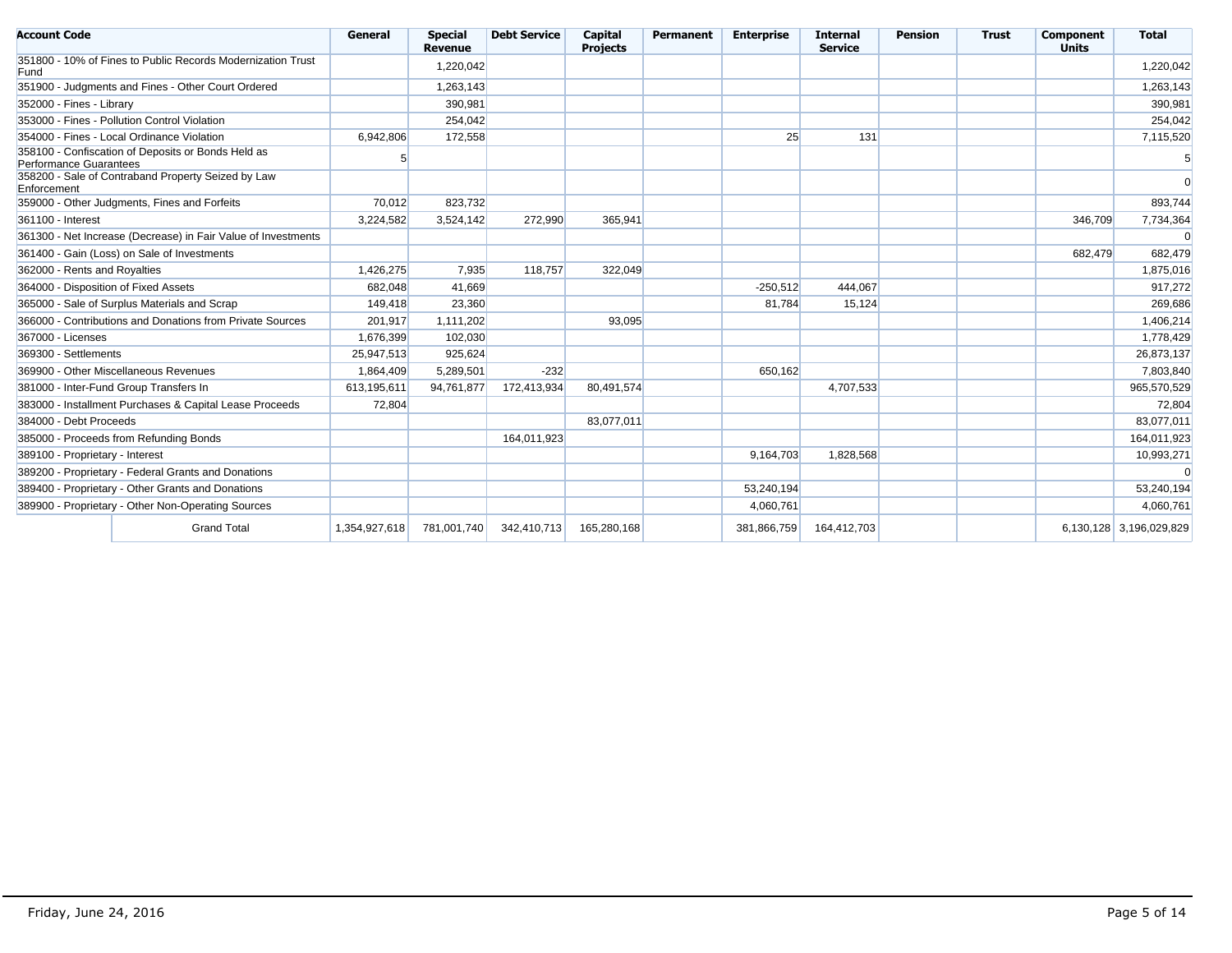# **Expenditures Report for FYE 2015**

| <b>Account/Object Code</b>                                  | General     | <b>Special</b><br><b>Revenue</b> | <b>Debt Service</b> | Capital<br><b>Projects</b> | Permanent | <b>Enterprise</b> | <b>Internal</b><br><b>Service</b> | Pension | <b>Trust</b> | <b>Component</b><br><b>Units</b> | <b>Total</b>   |
|-------------------------------------------------------------|-------------|----------------------------------|---------------------|----------------------------|-----------|-------------------|-----------------------------------|---------|--------------|----------------------------------|----------------|
| 511.10 - Legislative - Personal Services                    | 2,264,475   |                                  |                     |                            |           |                   |                                   |         |              |                                  | 2,264,475      |
| 511.30 - Legislative - Operating Expenses                   | $-135,871$  |                                  |                     |                            |           |                   |                                   |         |              |                                  | $-135,871$     |
| 511.60 - Legislative - Capital Outlay                       |             |                                  |                     |                            |           |                   |                                   |         |              |                                  | $\Omega$       |
| 512.10 - Executive - Personal Services                      | 2,089,295   |                                  |                     |                            |           |                   |                                   |         |              |                                  | 2,089,295      |
| 512.30 - Executive - Operating Expenses                     | 319,427     |                                  |                     |                            |           |                   |                                   |         |              |                                  | 319,427        |
| 512.60 - Executive - Capital Outlay                         | 1,663       |                                  |                     |                            |           |                   |                                   |         |              |                                  | 1,663          |
| 512.80 - Executive - Grants and Aids                        |             |                                  |                     |                            |           |                   |                                   |         |              |                                  | $\mathbf 0$    |
| 512.90 - Executive - Other Uses                             |             |                                  |                     |                            |           |                   |                                   |         |              |                                  | $\overline{0}$ |
| 513.10 - Financial and Administrative - Personal Services   | 59,454,644  | 1,985,951                        |                     |                            |           | 4,033             | 5,175,895                         |         |              |                                  | 66,620,523     |
| 513.30 - Financial and Administrative - Operating Expenses  | 16,787,692  | 6,007,588                        | 304,726             | 184,082                    |           |                   | 2,025                             |         |              |                                  | 23,286,113     |
| 513.60 - Financial and Administrative - Capital Outlay      | 3,931,260   |                                  |                     |                            |           |                   |                                   |         |              |                                  | 3,931,260      |
| 513.70 - Financial and Administrative - Debt Service        |             |                                  |                     |                            |           |                   |                                   |         |              |                                  | $\mathbf 0$    |
| 513.80 - Financial and Administrative - Grants and Aids     |             | 62,375,434                       |                     |                            |           |                   |                                   |         |              |                                  | 62,375,434     |
| 513.90 - Financial and Administrative - Other Uses          | 844,460     |                                  |                     |                            |           |                   |                                   |         |              |                                  | 844,460        |
| 514.10 - Legal Counsel - Personal Services                  | 7,500,523   | 2,734                            |                     |                            |           |                   |                                   |         |              |                                  | 7,503,257      |
| 514.30 - Legal Counsel - Operating Expenses                 | 399,049     | 2,338                            |                     |                            |           |                   |                                   |         |              |                                  | 401,387        |
| 514.60 - Legal Counsel - Capital Outlay                     |             |                                  |                     |                            |           |                   |                                   |         |              |                                  | $\mathbf 0$    |
| 515.10 - Comprehensive Planning - Personal Services         | 4,610,052   | 3,041,257                        |                     |                            |           |                   |                                   |         |              | 3,605,856                        | 11,257,165     |
| 515.30 - Comprehensive Planning - Operating Expenses        | 5,845,274   | 1,554,620                        |                     |                            |           | 790               |                                   |         |              | 434,493                          | 7,835,177      |
| 515.60 - Comprehensive Planning - Capital Outlay            |             | 2,177                            |                     |                            |           |                   |                                   |         |              | 24,242                           | 26,419         |
| 515.80 - Comprehensive Planning - Grants and Aids           | 391,305     |                                  |                     |                            |           |                   |                                   |         |              |                                  | 391,305        |
| 515.90 - Comprehensive Planning - Other Uses                |             |                                  |                     |                            |           |                   |                                   |         |              |                                  | $\Omega$       |
| 516.10 - Non-Court Information Systems - Personal Services  | 11,281,764  | 8,011                            |                     |                            |           |                   |                                   |         |              |                                  | 11,289,775     |
| 516.30 - Non-Court Information Systems - Operating Expenses | 9,594,630   | 1,880,403                        |                     |                            |           |                   |                                   |         |              |                                  | 11,475,033     |
| 516.60 - Non-Court Information Systems - Capital Outlay     | 998,000     | 1,238,538                        |                     |                            |           |                   |                                   |         |              |                                  | 2,236,538      |
| 517.30 - Debt Service Payments - Operating Expenses         |             | 31,852                           | 729,397             | 259,611                    |           |                   |                                   |         |              |                                  | 1,020,860      |
| 517.70 - Debt Service Payments - Debt Service               |             | 1,204,634                        | 168,200,073         | 57,790,000                 |           |                   |                                   |         |              |                                  | 227, 194, 707  |
| 519.10 - Other General Government - Personal Services       | 18,953,384  | 3,413,148                        |                     |                            |           | 95,966            | 1,000,851                         |         |              |                                  | 23,463,349     |
| 519.30 - Other General Government - Operating Expenses      | 15,596,993  | 3,880,826                        |                     | 1,032,984                  |           | 1,412             | 159,829,327                       |         |              | 13,386                           | 180,354,928    |
| 519.60 - Other General Government - Capital Outlay          | 193,508     | 845,119                          |                     | 2,091,076                  |           |                   |                                   |         |              |                                  | 3,129,703      |
| 519.70 - Other General Government - Debt Service            |             |                                  |                     |                            |           |                   |                                   |         |              |                                  | $\Omega$       |
| 519.80 - Other General Government - Grants and Aids         | 399,790     | 4,727,972                        |                     |                            |           |                   |                                   |         |              |                                  | 5,127,762      |
| 519.90 - Other General Government - Other Uses              |             |                                  |                     |                            |           |                   |                                   |         |              |                                  | $\Omega$       |
| 521.10 - Law Enforcement - Personal Services                | 175,090,856 | 10,646,002                       |                     |                            |           |                   |                                   |         |              |                                  | 185,736,858    |
| 521.30 - Law Enforcement - Operating Expenses               | 23,504,340  | 2,984,470                        |                     |                            |           |                   |                                   |         |              |                                  | 26,488,810     |
| 521.60 - Law Enforcement - Capital Outlay                   | 12,397,753  | 270,835                          |                     | 8,745,614                  |           |                   |                                   |         |              |                                  | 21,414,202     |
| 521.70 - Law Enforcement - Debt Service                     |             |                                  |                     |                            |           |                   |                                   |         |              |                                  | $\Omega$       |
| 521.80 - Law Enforcement - Grants and Aids                  |             | 242,000                          |                     |                            |           |                   |                                   |         |              |                                  | 242,000        |
| 521.90 - Law Enforcement - Other Uses                       |             |                                  |                     |                            |           |                   |                                   |         |              |                                  | $\overline{0}$ |
| 522.10 - Fire Control - Personal Services                   | 80,344,490  |                                  |                     |                            |           |                   |                                   |         |              |                                  | 80,344,490     |
| 522.30 - Fire Control - Operating Expenses                  | 23,656,893  | 559,604                          |                     | 15,133                     |           |                   |                                   |         |              |                                  | 24,231,630     |
| 522.60 - Fire Control - Capital Outlay                      |             | 986,188                          |                     | 9,780,005                  |           |                   |                                   |         |              |                                  | 10,766,193     |
| 522.80 - Fire Control - Grants and Aids                     | 56,344      |                                  |                     |                            |           |                   |                                   |         |              |                                  | 56,344         |
| 522.90 - Fire Control - Other Uses                          |             |                                  |                     |                            |           |                   |                                   |         |              |                                  | $\overline{0}$ |
| 523.10 - Detention/Corrections - Personal Services          | 95,883,822  | 2,040,009                        |                     |                            |           |                   |                                   |         |              |                                  | 97,923,831     |
| 523.30 - Detention/Corrections - Operating Expenses         | 34,837,111  | 396,677                          |                     | 97,962                     |           |                   |                                   |         |              |                                  | 35,331,750     |
| 523.60 - Detention/Corrections - Capital Outlay             | 3,160,087   | 6,654,674                        |                     | 21,506                     |           |                   |                                   |         |              |                                  | 9,836,267      |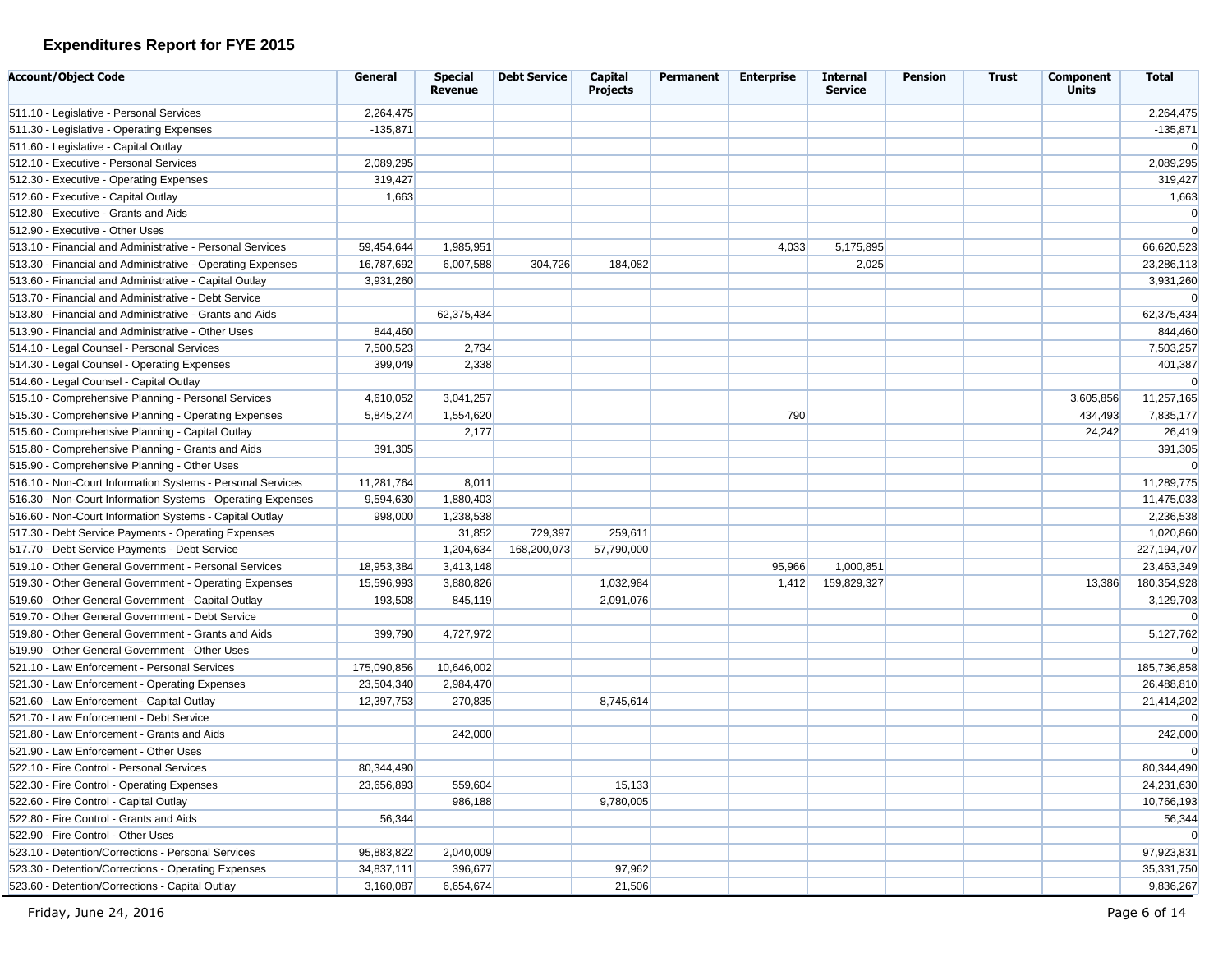| <b>Account/Object Code</b>                                               | General    | <b>Special</b><br>Revenue | <b>Debt Service</b> | Capital<br><b>Projects</b> | Permanent | <b>Enterprise</b> | <b>Internal</b><br><b>Service</b> | <b>Pension</b> | <b>Trust</b> | Component<br><b>Units</b> | <b>Total</b>       |
|--------------------------------------------------------------------------|------------|---------------------------|---------------------|----------------------------|-----------|-------------------|-----------------------------------|----------------|--------------|---------------------------|--------------------|
| 523.80 - Detention/Corrections - Grants and Aids                         | 4,186      | 3,008,486                 |                     |                            |           |                   |                                   |                |              |                           | 3,012,672          |
| 524.10 - Protective Inspections - Personal Services                      | 4,679,882  | 7,163,021                 |                     |                            |           |                   |                                   |                |              |                           | 11,842,903         |
| 524.30 - Protective Inspections - Operating Expenses                     | 3,470,520  | 3,454,426                 |                     |                            |           |                   |                                   |                |              |                           | 6,924,946          |
| 524.60 - Protective Inspections - Capital Outlay                         | 56,247     |                           |                     |                            |           |                   |                                   |                |              |                           | 56,247             |
| 524.80 - Protective Inspections - Grants and Aids                        | 483,617    |                           |                     |                            |           |                   |                                   |                |              |                           | 483,617            |
| 525.10 - Emergency and Disaster Relief - Personal Services               | 147,475    | 680,364                   |                     |                            |           |                   |                                   |                |              |                           | 827,839            |
| 525.30 - Emergency and Disaster Relief - Operating Expenses              | 808,157    | 84,045                    |                     |                            |           |                   |                                   |                |              |                           | 892,202            |
| 525.60 - Emergency and Disaster Relief - Capital Outlay                  |            | 85,260                    |                     |                            |           |                   |                                   |                |              |                           | 85,260             |
| 525.80 - Emergency and Disaster Relief - Grants and Aids                 |            | 104,631                   |                     |                            |           |                   |                                   |                |              |                           | 104,631            |
| 525.90 - Emergency and Disaster Relief - Other Uses                      |            |                           |                     |                            |           |                   |                                   |                |              |                           | $\Omega$           |
| 526.10 - Ambulance and Rescue Services - Personal Services               | 19,461,006 |                           |                     |                            |           |                   |                                   |                |              |                           | 19,461,006         |
| 526.30 - Ambulance and Rescue Services - Operating Expenses              | 2,208,428  | 753                       |                     |                            |           |                   |                                   |                |              |                           | 2,209,181          |
| 526.60 - Ambulance and Rescue Services - Capital Outlay                  |            | 5,343                     |                     |                            |           |                   |                                   |                |              |                           | 5,343              |
| 526.80 - Ambulance and Rescue Services - Grants and Aids                 |            |                           |                     |                            |           |                   |                                   |                |              |                           | $\Omega$           |
| 527.10 - Medical Examiners - Personal Services                           | 3,506,972  |                           |                     |                            |           |                   |                                   |                |              |                           | 3,506,972          |
| 527.30 - Medical Examiners - Operating Expenses                          | 1,404,849  |                           |                     |                            |           |                   |                                   |                |              |                           | 1,404,849          |
| 527.60 - Medical Examiners - Capital Outlay                              |            |                           |                     |                            |           |                   |                                   |                |              |                           | $\overline{0}$     |
|                                                                          |            |                           |                     |                            |           |                   |                                   |                |              |                           | $\overline{0}$     |
| 527.80 - Medical Examiners - Grants and Aids                             |            |                           |                     |                            |           |                   |                                   |                |              |                           |                    |
| 528.10 - Consumer Affairs - Personal Services                            | 688,783    |                           |                     |                            |           |                   |                                   |                |              |                           | 688,783            |
| 528.30 - Consumer Affairs - Operating Expenses                           | 22,314     |                           |                     |                            |           |                   |                                   |                |              |                           | 22,314<br>$\Omega$ |
| 528.60 - Consumer Affairs - Capital Outlay                               |            |                           |                     |                            |           |                   |                                   |                |              |                           |                    |
| 529.10 - Other Public Safety - Personal Services                         | 1,799,125  | 1,336,092                 |                     |                            |           |                   |                                   |                |              |                           | 3,135,217          |
| 529.30 - Other Public Safety - Operating Expenses                        | 1,323,185  | 3,904,096                 |                     |                            |           |                   |                                   |                |              |                           | 5,227,281          |
| 529.60 - Other Public Safety - Capital Outlay                            |            | 919,077                   |                     | 8,122,126                  |           |                   |                                   |                |              |                           | 9,041,203          |
| 529.80 - Other Public Safety - Grants and Aids                           | 15,224     | 2,508,164                 |                     |                            |           |                   |                                   |                |              |                           | 2,523,388          |
| 529.90 - Other Public Safety - Other Uses                                |            | 5,457                     |                     |                            |           |                   |                                   |                |              |                           | 5,457              |
| 534.10 - Garbage/Solid Waste - Personal Services                         |            |                           |                     |                            |           | 8,806,585         |                                   |                |              |                           | 8,806,585          |
| 534.30 - Garbage/Solid Waste - Operating Expenses                        | 5,102      |                           |                     |                            |           | 83,536,893        |                                   |                |              |                           | 83,541,995         |
| 534.70 - Garbage/Solid Waste - Debt Service                              |            |                           |                     |                            |           | 6,864,115         |                                   |                |              |                           | 6,864,115          |
| 534.90 - Garbage/Solid Waste - Other Uses                                |            |                           |                     |                            |           |                   |                                   |                |              |                           | $\Omega$           |
| 535.30 - Sewer/Wastewater Services - Operating Expenses                  |            |                           |                     |                            |           | 12,994            |                                   |                |              |                           | 12,994             |
| 536.10 - Water/Sewer Services - Personal Services                        | $-291$     | $\overline{7}$            |                     |                            |           | 47,324,216        |                                   |                |              |                           | 47,323,932         |
| 536.30 - Water/Sewer Services - Operating Expenses                       | 14,402     | 11,430                    |                     |                            |           | 157,387,535       |                                   |                |              |                           | 157,413,367        |
| 536.60 - Water/Sewer Services - Capital Outlay                           |            |                           |                     |                            |           |                   |                                   |                |              |                           | $\overline{0}$     |
| 536.70 - Water/Sewer Services - Debt Service                             |            |                           |                     |                            |           | 4,927,345         |                                   |                |              |                           | 4,927,345          |
| 536.80 - Water/Sewer Services - Grants and Aids                          |            |                           |                     |                            |           |                   |                                   |                |              |                           | $\overline{0}$     |
| 536.90 - Water/Sewer Services - Other Uses                               |            |                           |                     |                            |           |                   |                                   |                |              |                           | $\overline{0}$     |
| 537.10 - Conservation/Resource Management - Personal Services            | 10,247,557 | 4,465,307                 |                     |                            |           |                   |                                   |                |              |                           | 14,712,864         |
| 537.30 - Conservation/Resource Management - Operating<br><b>Expenses</b> | 1,654,427  | 1,230,832                 |                     | 1,275,025                  |           |                   |                                   |                |              |                           | 4,160,284          |
| 537.60 - Conservation/Resource Management - Capital Outlay               | 199,770    | 115,004                   |                     | 1,990,669                  |           |                   |                                   |                |              |                           | 2,305,443          |
| 537.80 - Conservation/Resource Management - Grants and Aids              | 83,974     | 138,578                   |                     |                            |           |                   |                                   |                |              |                           | 222,552            |
| 537.90 - Conservation/Resource Management - Other Uses                   |            |                           |                     |                            |           |                   |                                   |                |              |                           | $\overline{0}$     |
| 538.10 - Flood Control/Stormwater Control - Personal Services            | 4,970,373  | 266,523                   |                     |                            |           | $-16$             |                                   |                |              |                           | 5,236,880          |
| 538.30 - Flood Control/Stormwater Control - Operating Expenses           | 3,902,230  | 1,585,791                 |                     |                            |           |                   |                                   |                |              |                           | 5,488,021          |
| 538.60 - Flood Control/Stormwater Control - Capital Outlay               |            | 10,484,280                |                     |                            |           |                   |                                   |                |              |                           | 10,484,280         |
| 538.80 - Flood Control/Stormwater Control - Grants and Aids              |            |                           |                     |                            |           |                   |                                   |                |              |                           | $\overline{0}$     |
| 539.10 - Other Physical Environment - Personal Services                  |            |                           |                     |                            |           |                   |                                   |                |              |                           | $\overline{0}$     |
| 539.30 - Other Physical Environment - Operating Expenses                 | 84,784     | 51,030                    |                     |                            |           |                   |                                   |                |              |                           | 135,814            |
| 539.60 - Other Physical Environment - Capital Outlay                     |            |                           |                     |                            |           |                   |                                   |                |              |                           | $\Omega$           |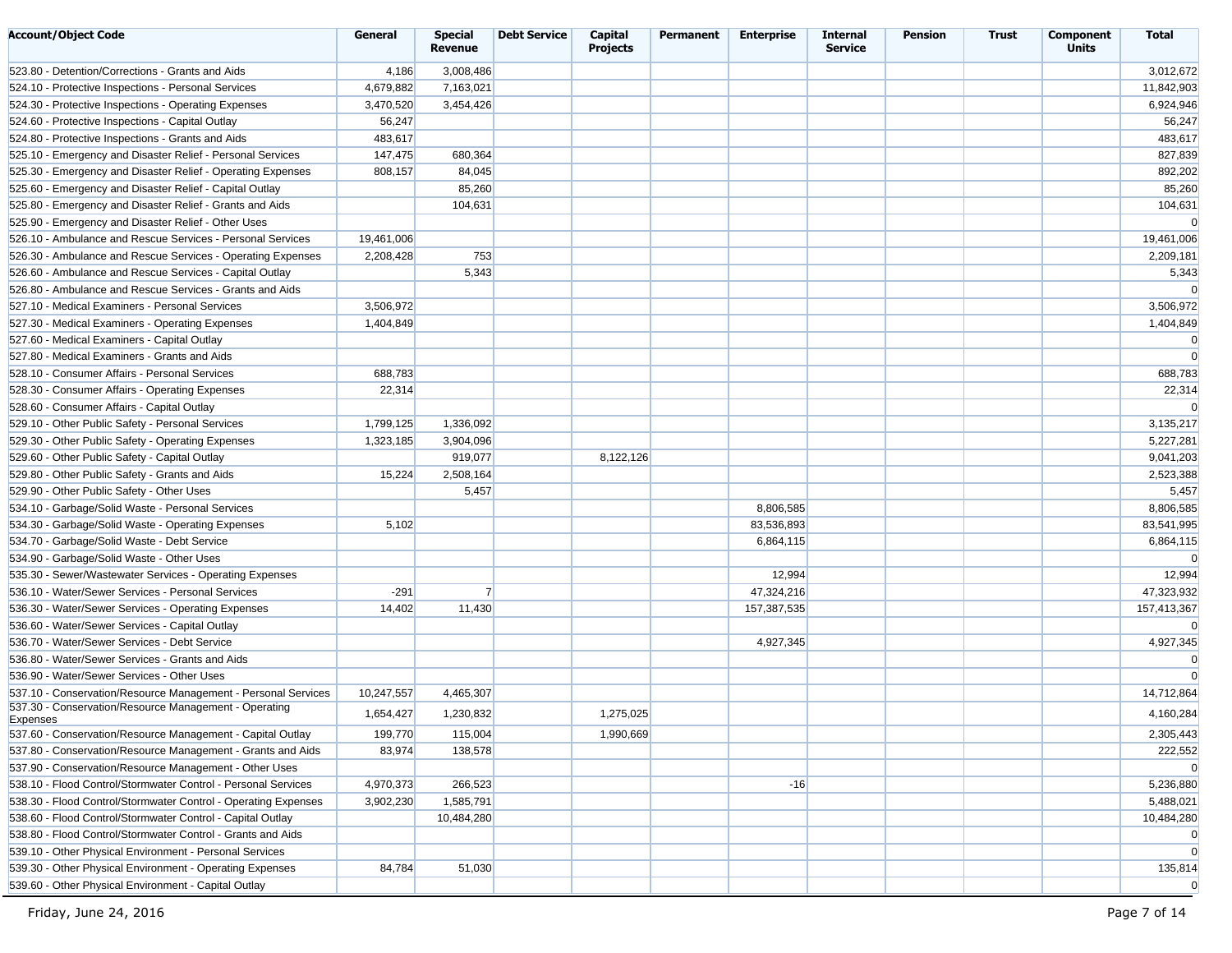| <b>Account/Object Code</b>                                                                                                | General            | <b>Special</b><br><b>Revenue</b> | <b>Debt Service</b> | Capital<br><b>Projects</b> | Permanent | <b>Enterprise</b> | <b>Internal</b><br><b>Service</b> | <b>Pension</b> | <b>Trust</b> | Component<br><b>Units</b> | Total                |
|---------------------------------------------------------------------------------------------------------------------------|--------------------|----------------------------------|---------------------|----------------------------|-----------|-------------------|-----------------------------------|----------------|--------------|---------------------------|----------------------|
| 539.80 - Other Physical Environment - Grants and Aids                                                                     |                    | 150,000                          |                     |                            |           |                   |                                   |                |              |                           | 150,000              |
| 541.10 - Road/Street Facilities - Personal Services                                                                       | 969,817            | 22,748,680                       |                     |                            |           |                   |                                   |                |              |                           | 23,718,497           |
| 541.30 - Road/Street Facilities - Operating Expenses                                                                      | 1,262,138          | 25,607,134                       |                     |                            |           |                   |                                   |                |              |                           | 26,869,272           |
| 541.60 - Road/Street Facilities - Capital Outlay                                                                          |                    | 39,067,097                       |                     |                            |           |                   |                                   |                |              |                           | 39,067,097           |
| 541.80 - Road/Street Facilities - Grants and Aids                                                                         |                    | 7,993,120                        |                     |                            |           |                   |                                   |                |              |                           | 7,993,120            |
| 543.80 - Water - Grants and Aids                                                                                          |                    |                                  |                     |                            |           |                   |                                   |                |              |                           | $\overline{0}$       |
| 544.30 - Mass Transit - Operating Expenses                                                                                |                    |                                  |                     |                            |           |                   |                                   |                |              |                           | $\overline{0}$       |
| 544.80 - Mass Transit - Grants and Aids                                                                                   | 136,551            | 118,694                          |                     |                            |           |                   |                                   |                |              |                           | 255,245              |
| 545.30 - Parking Facilities - Operating Expenses                                                                          | 123                |                                  |                     |                            |           |                   |                                   |                |              |                           | 123                  |
| 549.10 - Other Transportation - Personal Services                                                                         |                    |                                  |                     |                            |           |                   |                                   |                |              |                           | $\overline{0}$       |
| 549.30 - Other Transportation - Operating Expenses                                                                        |                    |                                  |                     |                            |           |                   |                                   |                |              |                           | $\overline{0}$       |
| 549.60 - Other Transportation - Capital Outlay                                                                            |                    | $-452,884$                       |                     |                            |           |                   |                                   |                |              |                           | $-452,884$           |
| 551.10 - Employment Development - Personal Services                                                                       |                    |                                  |                     |                            |           |                   |                                   |                |              |                           | $\overline{0}$       |
| 551.30 - Employment Development - Operating Expenses                                                                      |                    |                                  |                     |                            |           |                   |                                   |                |              |                           | $\overline{0}$       |
| 551.60 - Employment Development - Capital Outlay                                                                          |                    |                                  |                     |                            |           |                   |                                   |                |              |                           | $\overline{0}$       |
| 551.80 - Employment Development - Grants and Aids                                                                         | 21,413             |                                  |                     |                            |           |                   |                                   |                |              |                           | 21,413               |
| 552.10 - Industry Development - Personal Services                                                                         | 2,585,858          | 295,039                          |                     |                            |           |                   |                                   |                |              |                           | 2,880,897            |
| 552.30 - Industry Development - Operating Expenses                                                                        | 1,353,094          | 177,070                          |                     |                            |           |                   |                                   |                |              |                           | 1,530,164            |
| 552.60 - Industry Development - Capital Outlay                                                                            | 29,193             |                                  |                     |                            |           |                   |                                   |                |              |                           | 29,193               |
| 552.80 - Industry Development - Grants and Aids                                                                           | 12,369,808         | 14,031,847                       |                     | 2,000,000                  |           |                   |                                   |                |              |                           | 28,401,655           |
| 553.10 - Veterans Services - Personal Services                                                                            | 398,772            | 151,124                          |                     |                            |           |                   |                                   |                |              |                           | 549,896              |
| 553.30 - Veterans Services - Operating Expenses                                                                           | 29,105             | 25,353                           |                     |                            |           |                   |                                   |                |              |                           | 54,458               |
| 553.60 - Veterans Services - Capital Outlay                                                                               |                    |                                  |                     |                            |           |                   |                                   |                |              |                           | $\Omega$             |
| 553.80 - Veterans Services - Grants and Aids                                                                              |                    | 11,364                           |                     |                            |           |                   |                                   |                |              |                           | 18,164               |
|                                                                                                                           | 6,800              |                                  |                     |                            |           |                   |                                   |                |              |                           |                      |
| 554.10 - Housing and Urban Development - Personal Services<br>554.30 - Housing and Urban Development - Operating Expenses | 467,232<br>198,884 | 1,274,293<br>491,835             |                     |                            |           |                   |                                   |                |              |                           | 1,741,525<br>690,719 |
|                                                                                                                           |                    |                                  |                     |                            |           |                   |                                   |                |              |                           |                      |
| 554.60 - Housing and Urban Development - Capital Outlay                                                                   |                    | 1,931,090                        |                     |                            |           |                   |                                   |                |              |                           | 1,931,090            |
| 554.80 - Housing and Urban Development - Grants and Aids                                                                  | 18,349             | 10,206,410                       |                     |                            |           |                   |                                   |                |              |                           | 10,224,759           |
| 554.90 - Housing and Urban Development - Other Uses                                                                       |                    |                                  |                     |                            |           |                   |                                   |                |              |                           | $\overline{0}$       |
| 559.10 - Other Economic Development - Personal Services                                                                   | 125,502<br>103,116 |                                  |                     |                            |           |                   |                                   |                |              |                           | 125,502              |
| 559.30 - Other Economic Development - Operating Expenses                                                                  |                    |                                  |                     |                            |           |                   |                                   |                |              | 1,164,281                 | 1,267,397            |
| 559.80 - Other Economic Development - Grants and Aids                                                                     | 2,199,048          |                                  |                     |                            |           |                   |                                   |                |              |                           | 2,199,048            |
| 559.90 - Other Economic Development - Other Uses                                                                          |                    |                                  |                     |                            |           |                   |                                   |                |              |                           | $\Omega$             |
| 561.30 - Hospitals - Operating Expenses                                                                                   | 2,763              |                                  |                     |                            |           |                   |                                   |                |              |                           | 2,763                |
| 562.10 - Health - Personal Services                                                                                       | 6,753,414          | 4,103,802                        |                     |                            |           |                   |                                   |                |              |                           | 10,857,216           |
| 562.30 - Health - Operating Expenses                                                                                      | 3,183,654          | 5,925,420                        |                     |                            |           |                   |                                   |                |              |                           | 9,109,074            |
| 562.60 - Health - Capital Outlay                                                                                          | 225,372            | 17,697                           |                     | 15,951                     |           |                   |                                   |                |              |                           | 259,020              |
| 562.80 - Health - Grants and Aids                                                                                         | 261,900            | 97,736,752                       |                     |                            |           |                   |                                   |                |              |                           | 97,998,652           |
| 562.90 - Health - Other Uses                                                                                              |                    |                                  |                     |                            |           |                   |                                   |                |              |                           | $\overline{0}$       |
| 563.30 - Mental Health - Operating Expenses                                                                               |                    | 74                               |                     |                            |           |                   |                                   |                |              |                           | 74                   |
| 563.80 - Mental Health - Grants and Aids                                                                                  | 52,496             | 3,714,799                        |                     |                            |           |                   |                                   |                |              |                           | 3,767,295            |
| 564.10 - Public Assistance - Personal Services                                                                            | 988,209            | 442,489                          |                     |                            |           |                   |                                   |                |              |                           | 1,430,698            |
| 564.30 - Public Assistance - Operating Expenses                                                                           | 3,134,987          | 28,717                           |                     |                            |           |                   |                                   |                |              |                           | 3,163,704            |
| 564.60 - Public Assistance - Capital Outlay                                                                               | $-104$             |                                  |                     |                            |           |                   |                                   |                |              |                           | $-104$               |
| 564.80 - Public Assistance - Grants and Aids                                                                              | 22,800             | 2,461,828                        |                     |                            |           |                   |                                   |                |              |                           | 2,484,628            |
| 569.10 - Other Human Services - Personal Services                                                                         | 13,834,373         | 18,660,887                       |                     |                            |           | 5 <sup>5</sup>    |                                   |                |              |                           | 32,495,265           |
| 569.30 - Other Human Services - Operating Expenses                                                                        | 4,973,783          | 26,373,255                       |                     |                            |           |                   |                                   |                |              |                           | 31,347,038           |
| 569.60 - Other Human Services - Capital Outlay                                                                            | 46,460             | 496                              |                     | 55,119                     |           |                   |                                   |                |              |                           | 102,075              |
| 569.80 - Other Human Services - Grants and Aids                                                                           | 5,537,629          | 7,865,794                        |                     |                            |           |                   |                                   |                |              |                           | 13,403,423           |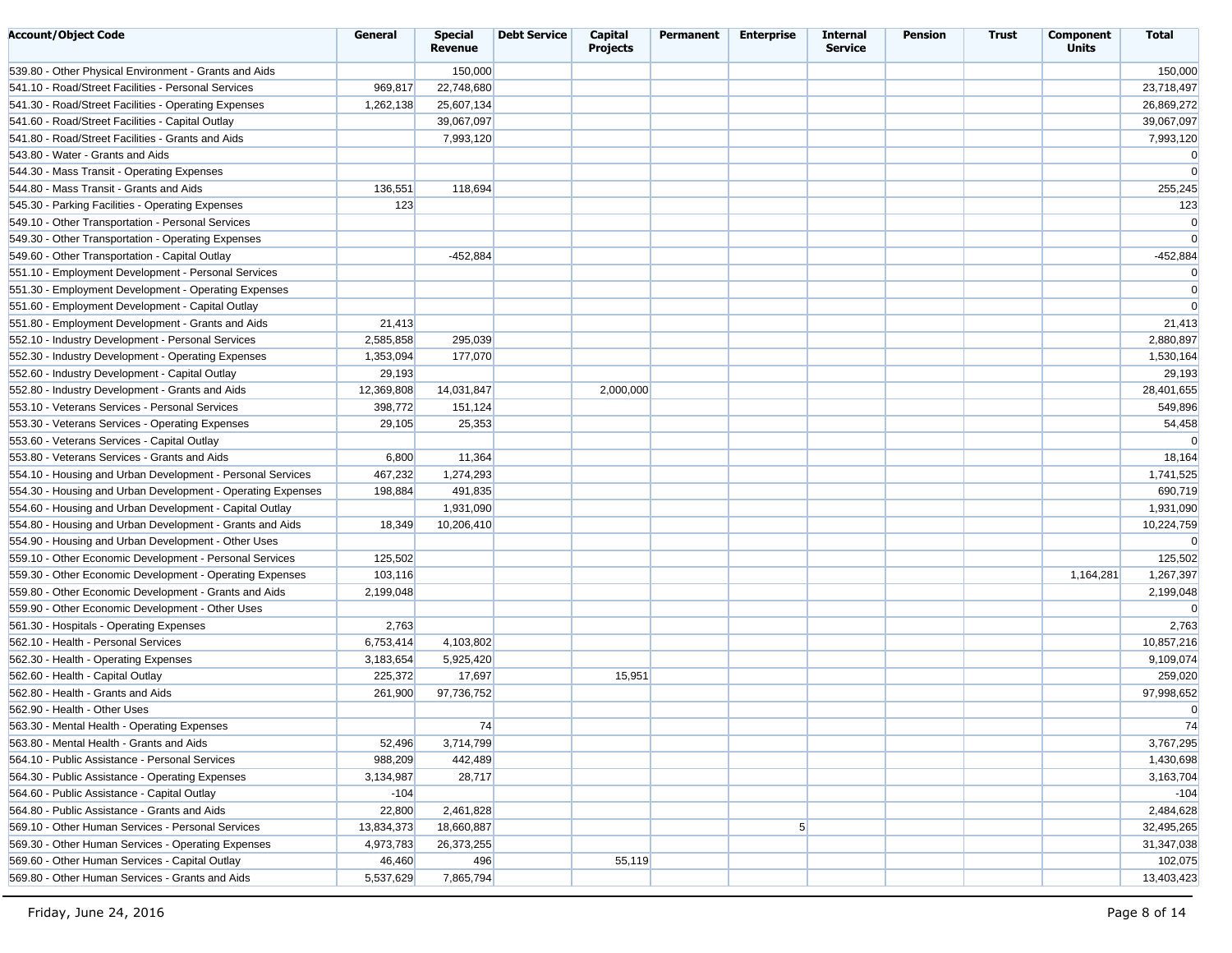| Account/Object Code                                                                        | General     | <b>Special</b><br>Revenue | <b>Debt Service</b> | Capital<br><b>Projects</b> | Permanent | <b>Enterprise</b> | <b>Internal</b><br><b>Service</b> | <b>Pension</b> | <b>Trust</b> | Component<br><b>Units</b> | <b>Total</b>   |
|--------------------------------------------------------------------------------------------|-------------|---------------------------|---------------------|----------------------------|-----------|-------------------|-----------------------------------|----------------|--------------|---------------------------|----------------|
| 569.90 - Other Human Services - Other Uses                                                 |             | 178,133                   |                     |                            |           |                   |                                   |                |              |                           | 178,133        |
| 571.10 - Libraries - Personal Services                                                     | 665         | 17,163,843                |                     |                            |           |                   |                                   |                |              |                           | 17,164,508     |
| 571.30 - Libraries - Operating Expenses                                                    | 27,259      | 15,206,221                |                     |                            |           |                   |                                   |                |              |                           | 15,233,480     |
| 571.60 - Libraries - Capital Outlay                                                        |             | 6,766,823                 |                     |                            |           |                   |                                   |                |              |                           | 6,766,823      |
| 571.80 - Libraries - Grants and Aids                                                       |             | 352,650                   |                     |                            |           |                   |                                   |                |              |                           | 352,650        |
| 571.90 - Libraries - Other Uses                                                            |             |                           |                     |                            |           |                   |                                   |                |              |                           | $\overline{0}$ |
| 572.10 - Parks/Recreation - Personal Services                                              | 16,216,505  | 65,160                    |                     |                            |           |                   |                                   |                |              |                           | 16,281,665     |
| 572.30 - Parks/Recreation - Operating Expenses                                             | 15,933,210  | 3,534,468                 |                     | 148,652                    |           |                   |                                   |                |              |                           | 19,616,330     |
| 572.60 - Parks/Recreation - Capital Outlay                                                 | 57,169      | 6,850,063                 |                     | 6,029,573                  |           |                   |                                   |                |              |                           | 12,936,805     |
| 572.80 - Parks/Recreation - Grants and Aids                                                | 233,027     | 600,000                   |                     | 1,558,618                  |           |                   |                                   |                |              |                           | 2,391,645      |
| 572.90 - Parks/Recreation - Other Uses                                                     |             |                           |                     |                            |           |                   |                                   |                |              |                           | $\overline{0}$ |
| 573.10 - Cultural Services - Personal Services                                             | 1,158       |                           |                     |                            |           |                   |                                   |                |              |                           | 1,158          |
| 573.30 - Cultural Services - Operating Expenses                                            | 177,268     |                           |                     |                            |           |                   |                                   |                |              |                           | 177,268        |
| 573.60 - Cultural Services - Capital Outlay                                                |             |                           |                     |                            |           |                   |                                   |                |              |                           | $\Omega$       |
| 573.80 - Cultural Services - Grants and Aids                                               | 22,500      |                           |                     |                            |           |                   |                                   |                |              |                           | 22,500         |
| 575.80 - Special Facilities - Grants and Aids                                              | 1,471,484   | 26,257                    |                     |                            |           |                   |                                   |                |              |                           | 1,497,741      |
| 579.10 - Other Culture/Recreation - Personal Services                                      |             |                           |                     |                            |           |                   |                                   |                |              |                           | $\overline{0}$ |
| 579.30 - Other Culture/Recreation - Operating Expenses                                     | 17          |                           |                     |                            |           |                   |                                   |                |              |                           | 17             |
| 579.60 - Other Culture/Recreation - Capital Outlay                                         |             | 289,079                   |                     | 237,347                    |           |                   |                                   |                |              |                           | 526,426        |
| 579.80 - Other Culture/Recreation - Grants and Aids                                        | 1,019,999   |                           |                     | 629,546                    |           |                   |                                   |                |              |                           | 1,649,545      |
| 579.90 - Other Culture/Recreation - Other Uses                                             |             |                           |                     |                            |           |                   |                                   |                |              |                           | $\Omega$       |
| 581.90 - Interfund Transfers Out - Other Uses                                              | 529,621,361 | 240,248,875               | 164,200,376         | 26,792,386                 |           |                   | 4,707,533                         |                |              |                           | 965,570,531    |
| 585.70 - Payment to Refunded Bond Escrow Agent - Debt Service                              |             |                           |                     |                            |           |                   |                                   |                |              |                           | $\overline{0}$ |
| 587.30 - Clerk of Court Excess Fee Functions - Operating                                   |             |                           |                     |                            |           |                   |                                   |                |              |                           |                |
| <b>Expenses</b>                                                                            |             | 2,283,430                 |                     |                            |           |                   |                                   |                |              |                           | 2,283,430      |
| 590.90 - Other Non-Operating Disbursements - Other Uses                                    |             |                           |                     |                            |           |                   | 270,609                           |                |              |                           | 270,609        |
| 601.10 - Court Administration - Personal Services                                          | 1,090,056   | 5,448                     |                     |                            |           |                   |                                   |                |              |                           | 1,095,504      |
| 601.30 - Court Administration - Operating Expenses                                         | 51,216      | 64                        |                     |                            |           |                   |                                   |                |              |                           | 51,280         |
| 601.60 - Court Administration - Capital Outlay                                             |             | 558,860                   |                     |                            |           |                   |                                   |                |              |                           | 558,860        |
| 602.30 - State Attorney Administration - Operating Expenses                                | 275,285     | 450,138                   |                     |                            |           |                   |                                   |                |              |                           | 725,423        |
| 602.60 - State Attorney Administration - Capital Outlay                                    |             | 341,744                   |                     |                            |           |                   |                                   |                |              |                           | 341,744        |
| 603.30 - Public Defender Administration - Operating Expenses                               | 94,032      | 494,091                   |                     |                            |           |                   |                                   |                |              |                           | 588,123        |
| 603.60 - Public Defender Administration - Capital Outlay                                   |             | 60,243                    |                     | 96,263                     |           |                   |                                   |                |              |                           | 156,506        |
| 603.80 - Public Defender Administration - Grants and Aids                                  |             | 450,532                   |                     |                            |           |                   |                                   |                |              |                           | 450,532        |
| 604.10 - Clerk of Court Administration - Personal Services                                 |             | 6,153,518                 |                     |                            |           |                   |                                   |                |              |                           | 6,153,518      |
| 604.30 - Clerk of Court Administration - Operating Expenses                                |             | 374,403                   |                     |                            |           |                   |                                   |                |              |                           | 374,403        |
| 604.60 - Clerk of Court Administration - Capital Outlay                                    |             |                           |                     |                            |           |                   |                                   |                |              |                           | $\overline{0}$ |
| 605.10 - Judicial Support - Personal Services                                              |             |                           |                     |                            |           |                   |                                   |                |              |                           | $\overline{0}$ |
| 605.30 - Judicial Support - Operating Expenses                                             |             |                           |                     |                            |           |                   |                                   |                |              |                           | $\overline{0}$ |
| 606.10 - Trial Court Law Clerks/Legal Support - Personal Services                          |             |                           |                     |                            |           |                   |                                   |                |              |                           | $\Omega$       |
| 606.30 - Trial Court Law Clerks/Legal Support - Operating<br><b>Expenses</b>               |             |                           |                     |                            |           |                   |                                   |                |              |                           | $\overline{0}$ |
| 607.30 - Appeals - Operating Expenses                                                      |             |                           |                     |                            |           |                   |                                   |                |              |                           | $\overline{0}$ |
| 607.60 - Appeals - Capital Outlay                                                          |             |                           |                     |                            |           |                   |                                   |                |              |                           | $\overline{0}$ |
| 608.10 - Jury Management - Personal Services                                               |             | 187,078                   |                     |                            |           |                   |                                   |                |              |                           | 187,078        |
| 608.30 - Jury Management - Operating Expenses                                              | 182,955     | 395,858                   |                     |                            |           |                   |                                   |                |              |                           | 578,813        |
| 609.10 - Pre-Filing Alternative Dispute Resolution Programs -<br><b>Personal Services</b>  |             | 214,429                   |                     |                            |           |                   |                                   |                |              |                           | 214,429        |
| 609.30 - Pre-Filing Alternative Dispute Resolution Programs -<br><b>Operating Expenses</b> |             | 36,535                    |                     |                            |           |                   |                                   |                |              |                           | 36,535         |
| 614.10 - Clerk of Court - Personal Services                                                |             | 3,847,643                 |                     |                            |           |                   |                                   |                |              |                           | 3,847,643      |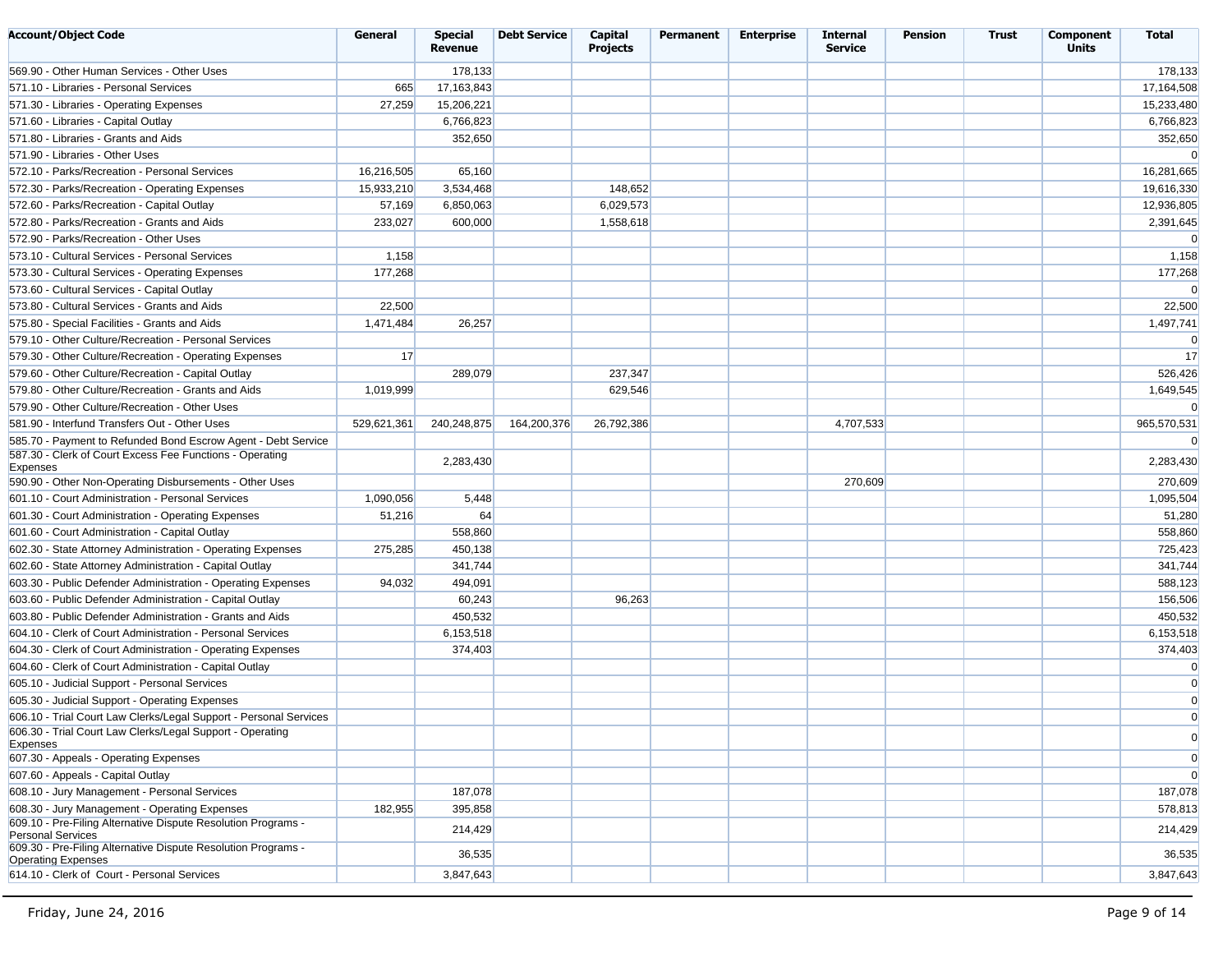| <b>Account/Object Code</b>                                       | General    | <b>Special</b><br>Revenue | <b>Debt Service</b> | Capital<br><b>Projects</b> | Permanent | <b>Enterprise</b> | <b>Internal</b><br><b>Service</b> | <b>Pension</b> | <b>Trust</b> | Component<br><b>Units</b> | <b>Total</b>   |
|------------------------------------------------------------------|------------|---------------------------|---------------------|----------------------------|-----------|-------------------|-----------------------------------|----------------|--------------|---------------------------|----------------|
| 614.30 - Clerk of Court - Operating Expenses                     |            | 108,189                   |                     |                            |           |                   |                                   |                |              |                           | 108,189        |
| 615.30 - Court Reporter Services - Operating Expenses            |            |                           |                     |                            |           |                   |                                   |                |              |                           | $\overline{0}$ |
| 622.10 - Drug Court - Personal Services                          |            | 383,374                   |                     |                            |           |                   |                                   |                |              |                           | 383,374        |
| 622.30 - Drug Court - Operating Expenses                         |            | 669,135                   |                     |                            |           |                   |                                   |                |              |                           | 669,135        |
| 622.80 - Drug Court - Grants and Aids                            |            |                           |                     |                            |           |                   |                                   |                |              |                           | $\overline{0}$ |
| 622.90 - Drug Court - Other Uses                                 |            |                           |                     |                            |           |                   |                                   |                |              |                           | $\overline{0}$ |
| 624.10 - Community Service Programs - Personal Services          |            | 151,505                   |                     |                            |           |                   |                                   |                |              |                           | 151,505        |
| 624.30 - Community Service Programs - Operating Expenses         |            | 442,815                   |                     |                            |           |                   |                                   |                |              |                           | 442,815        |
| 624.60 - Community Service Programs - Capital Outlay             |            |                           |                     |                            |           |                   |                                   |                |              |                           | $\overline{0}$ |
| 624.80 - Community Service Programs - Grants and Aids            |            |                           |                     |                            |           |                   |                                   |                |              |                           | $\overline{0}$ |
| 624.90 - Community Service Programs - Other Uses                 |            |                           |                     |                            |           |                   |                                   |                |              |                           | $\overline{0}$ |
| 629.10 - Other Circuit Court-Criminal Costs - Personal Services  |            |                           |                     |                            |           |                   |                                   |                |              |                           | $\overline{0}$ |
| 629.30 - Other Circuit Court-Criminal Costs - Operating Expenses |            |                           |                     |                            |           |                   |                                   |                |              |                           | $\overline{0}$ |
| 629.60 - Other Circuit Court-Criminal Costs - Capital Outlay     |            |                           |                     |                            |           |                   |                                   |                |              |                           | $\overline{0}$ |
| 634.10 - Clerk of Court - Personal Services                      |            | 2,257,059                 |                     |                            |           |                   |                                   |                |              |                           | 2,257,059      |
| 634.30 - Clerk of Court - Operating Expenses                     |            | 166,199                   |                     |                            |           |                   |                                   |                |              |                           | 166,199        |
| 634.60 - Clerk of Court - Capital Outlay                         |            |                           |                     |                            |           |                   |                                   |                |              |                           | $\overline{0}$ |
| 654.10 - Clerk of Court - Personal Services                      |            | 1,157,439                 |                     |                            |           |                   |                                   |                |              |                           | 1,157,439      |
| 654.30 - Clerk of Court - Operating Expenses                     |            | 78,540                    |                     |                            |           |                   |                                   |                |              |                           | 78,540         |
| 654.60 - Clerk of Court - Capital Outlay                         |            | 1,713                     |                     |                            |           |                   |                                   |                |              |                           | 1,713          |
| 662.10 - Alternative Dispute Resolutions - Personal Services     |            | 2,400                     |                     |                            |           |                   |                                   |                |              |                           | 2,400          |
| 662.30 - Alternative Dispute Resolutions - Operating Expenses    |            | 2,251                     |                     |                            |           |                   |                                   |                |              |                           | 2,251          |
| 667.10 - Court-Based Victim Services - Personal Services         | 1,834,306  |                           |                     |                            |           |                   |                                   |                |              |                           | 1,834,306      |
| 667.30 - Court-Based Victim Services - Operating Expenses        | 27,768     |                           |                     |                            |           |                   |                                   |                |              |                           | 27,768         |
| 669.10 - Other Family Court Programs - Personal Services         |            | 333,257                   |                     |                            |           |                   |                                   |                |              |                           | 333,257        |
| 669.30 - Other Family Court Programs - Operating Expenses        |            | 6,258                     |                     |                            |           |                   |                                   |                |              |                           | 6,258          |
| 674.10 - Clerk of Court - Personal Services                      |            | 1,763,905                 |                     |                            |           |                   |                                   |                |              |                           | 1,763,905      |
| 674.30 - Clerk of Court - Operating Expenses                     |            | 9,435                     |                     |                            |           |                   |                                   |                |              |                           | 9,435          |
| 682.10 - Alternative Dispute Resolutions - Personal Services     |            | 546,646                   |                     |                            |           |                   |                                   |                |              |                           | 546,646        |
| 682.30 - Alternative Dispute Resolutions - Operating Expenses    |            | 23,644                    |                     |                            |           |                   |                                   |                |              |                           | 23,644         |
| 685.10 - Guardian ad Litem - Personal Services                   | 142,584    |                           |                     |                            |           |                   |                                   |                |              |                           | 142,584        |
| 685.30 - Guardian ad Litem - Operating Expenses                  | 58,985     |                           |                     |                            |           |                   |                                   |                |              |                           | 58,985         |
| 694.10 - Clerk of Court - Personal Services                      |            | 1,096,713                 |                     |                            |           |                   |                                   |                |              |                           | 1,096,713      |
| 694.30 - Clerk of Court - Operating Expenses                     |            | 16,692                    |                     |                            |           |                   |                                   |                |              |                           | 16,692         |
| 711.10 - Courthouse Security - Personal Services                 | 13,749,426 |                           |                     |                            |           |                   |                                   |                |              |                           | 13,749,426     |
| 711.30 - Courthouse Security - Operating Expenses                | 289,977    |                           |                     |                            |           |                   |                                   |                |              |                           | 289,977        |
| 711.60 - Courthouse Security - Capital Outlay                    | 15,290     |                           |                     |                            |           |                   |                                   |                |              |                           | 15,290         |
| 712.10 - Courthouse Facilities - Personal Services               | 531,995    | 9,273                     |                     |                            |           |                   |                                   |                |              |                           | 541,268        |
| 712.30 - Courthouse Facilities - Operating Expenses              | 2,424,021  | 1,133,632                 |                     |                            |           |                   |                                   |                |              |                           | 3,557,653      |
| 712.60 - Courthouse Facilities - Capital Outlay                  | 59,785     |                           |                     | 6,641,303                  |           |                   |                                   |                |              |                           | 6,701,088      |
| 713.10 - Information Systems - Personal Services                 | 3,277,309  | 297,411                   |                     |                            |           |                   |                                   |                |              |                           | 3,574,720      |
| 713.30 - Information Systems - Operating Expenses                | 2,955,997  | 4,149,049                 |                     |                            |           |                   |                                   |                |              |                           | 7,105,046      |
| 713.60 - Information Systems - Capital Outlay                    | 787,518    | 1,308,519                 |                     |                            |           |                   |                                   |                |              |                           | 2,096,037      |
| 714.10 - Public Law Library - Personal Services                  |            | 245,047                   |                     |                            |           |                   |                                   |                |              |                           | 245,047        |
| 714.30 - Public Law Library - Operating Expenses                 | 127        | 52,387                    |                     |                            |           |                   |                                   |                |              |                           | 52,514         |
| 714.60 - Public Law Library - Capital Outlay                     |            | 58,159                    |                     |                            |           |                   |                                   |                |              |                           | 58,159         |
| 715.80 - Legal Aid - Grants and Aids                             |            | 1,099,904                 |                     |                            |           |                   |                                   |                |              |                           | 1,099,904      |
| 716.10 - Clerk of Court Related Technology - Personal Services   |            | 820,410                   |                     |                            |           |                   |                                   |                |              |                           | 820,410        |
| 716.30 - Clerk of Court Related Technology - Operating Expenses  |            | 535,587                   |                     |                            |           |                   |                                   |                |              |                           | 535,587        |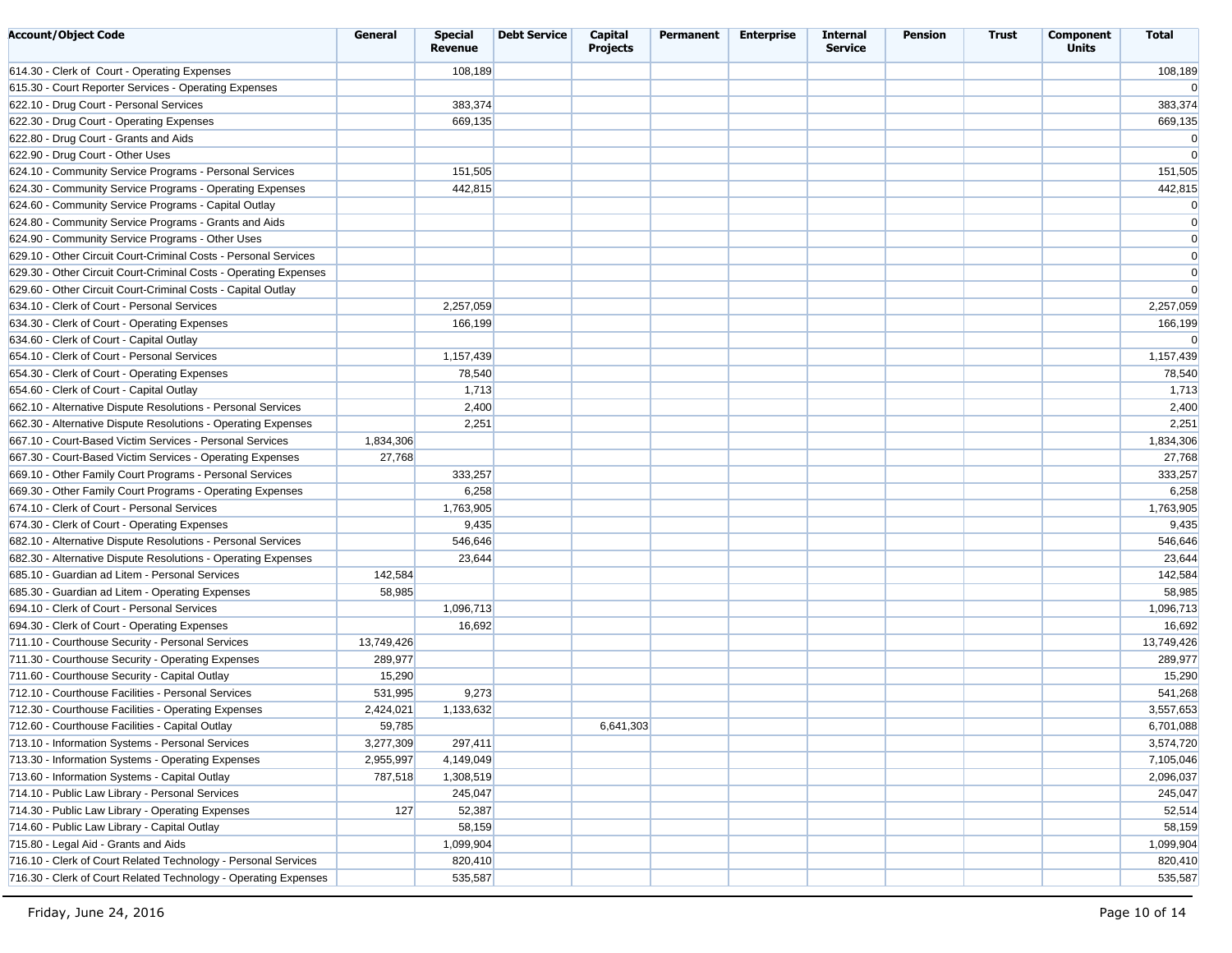| <b>Account/Object Code</b>                   |                                                               | General       | <b>Special</b><br><b>Revenue</b> | <b>Debt Service</b> | Capital<br><b>Projects</b> | Permanent | <b>Enterprise</b> | <b>Internal</b><br><b>Service</b> | <b>Pension</b> | <b>Trust</b> | Component<br><b>Units</b> | <b>Total</b>            |
|----------------------------------------------|---------------------------------------------------------------|---------------|----------------------------------|---------------------|----------------------------|-----------|-------------------|-----------------------------------|----------------|--------------|---------------------------|-------------------------|
|                                              | 716.60 - Clerk of Court Related Technology - Capital Outlay   |               | 197.016                          |                     |                            |           |                   |                                   |                |              |                           | 197,016                 |
|                                              | 721.30 - Court Administration - Operating Expenses            | 158           |                                  |                     |                            |           |                   |                                   |                |              |                           | 158                     |
| 724.10 - Clerk of Court - Personal Services  |                                                               |               | 1,991,333                        |                     |                            |           |                   |                                   |                |              |                           | 1,991,333               |
| 724.30 - Clerk of Court - Operating Expenses |                                                               |               | 44,111                           |                     |                            |           |                   |                                   |                |              |                           | 44,111                  |
| 724.60 - Clerk of Court - Capital Outlay     |                                                               |               |                                  |                     |                            |           |                   |                                   |                |              |                           | $\Omega$                |
|                                              | 725.10 - Court Reporter Services - Personal Services          |               |                                  |                     |                            |           |                   |                                   |                |              |                           | $\overline{0}$          |
|                                              | 725.30 - Court Reporter Services - Operating Expenses         |               |                                  |                     |                            |           |                   |                                   |                |              |                           | $\overline{0}$          |
|                                              | 727.10 - Court Interpreters - Personal Services               |               |                                  |                     |                            |           |                   |                                   |                |              |                           | $\overline{0}$          |
|                                              | 727.30 - Court Interpreters - Operating Expenses              |               |                                  |                     |                            |           |                   |                                   |                |              |                           | $\overline{0}$          |
|                                              | 728.10 - Witness Coordination/Management - Personal Services  |               |                                  |                     |                            |           |                   |                                   |                |              |                           | $\overline{0}$          |
|                                              | 728.30 - Witness Coordination/Management - Operating Expenses |               |                                  |                     |                            |           |                   |                                   |                |              |                           | $\overline{0}$          |
|                                              | 729.30 - Expert Witness Fees - Operating Expenses             |               |                                  |                     |                            |           |                   |                                   |                |              |                           | $\overline{0}$          |
|                                              | 732.10 - Community Service Programs - Personal Services       |               |                                  |                     |                            |           |                   |                                   |                |              |                           | $\Omega$                |
|                                              | 732.30 - Community Service Programs - Operating Expenses      |               | 67,975                           |                     |                            |           |                   |                                   |                |              |                           | 67,975                  |
| 744.10 - Clerk of Court - Personal Services  |                                                               |               | 1,797,792                        |                     |                            |           |                   |                                   |                |              |                           | 1,797,792               |
| 744.30 - Clerk of Court - Operating Expenses |                                                               |               | 26,085                           |                     |                            |           |                   |                                   |                |              |                           | 26,085                  |
| 764.10 - Clerk of Court - Personal Services  |                                                               |               | 4,929,517                        |                     |                            |           |                   |                                   |                |              |                           | 4,929,517               |
| 764.30 - Clerk of Court - Operating Expenses |                                                               |               | 205,207                          |                     |                            |           |                   |                                   |                |              |                           | 205,207                 |
| 764.60 - Clerk of Court - Capital Outlay     |                                                               |               |                                  |                     |                            |           |                   |                                   |                |              |                           | $\Omega$                |
|                                              | 765.30 - Traffic Court Hearing Officers - Operating Expenses  | 1,080         |                                  |                     |                            |           |                   |                                   |                |              |                           | 1,080                   |
|                                              | <b>Grand Total</b>                                            | 1,325,419,342 | 785,071,503                      | 333,434,572         | 135,610,551                |           | 308,961,873       | 170,986,240                       |                |              |                           | 5,242,258 3,064,726,339 |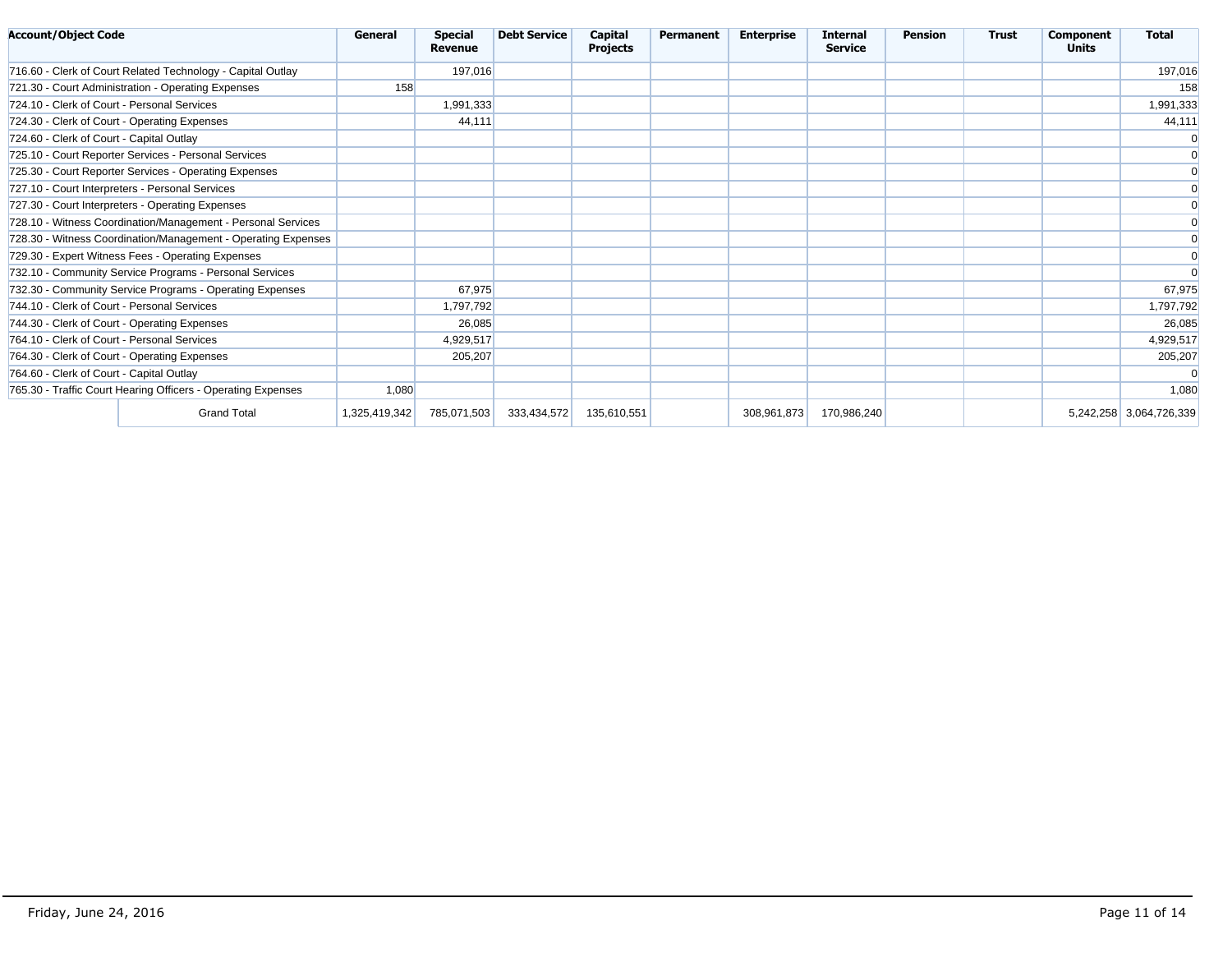**Data Element Worksheet Report for FYE: 2015, Unit ID: 100029, Hillsborough**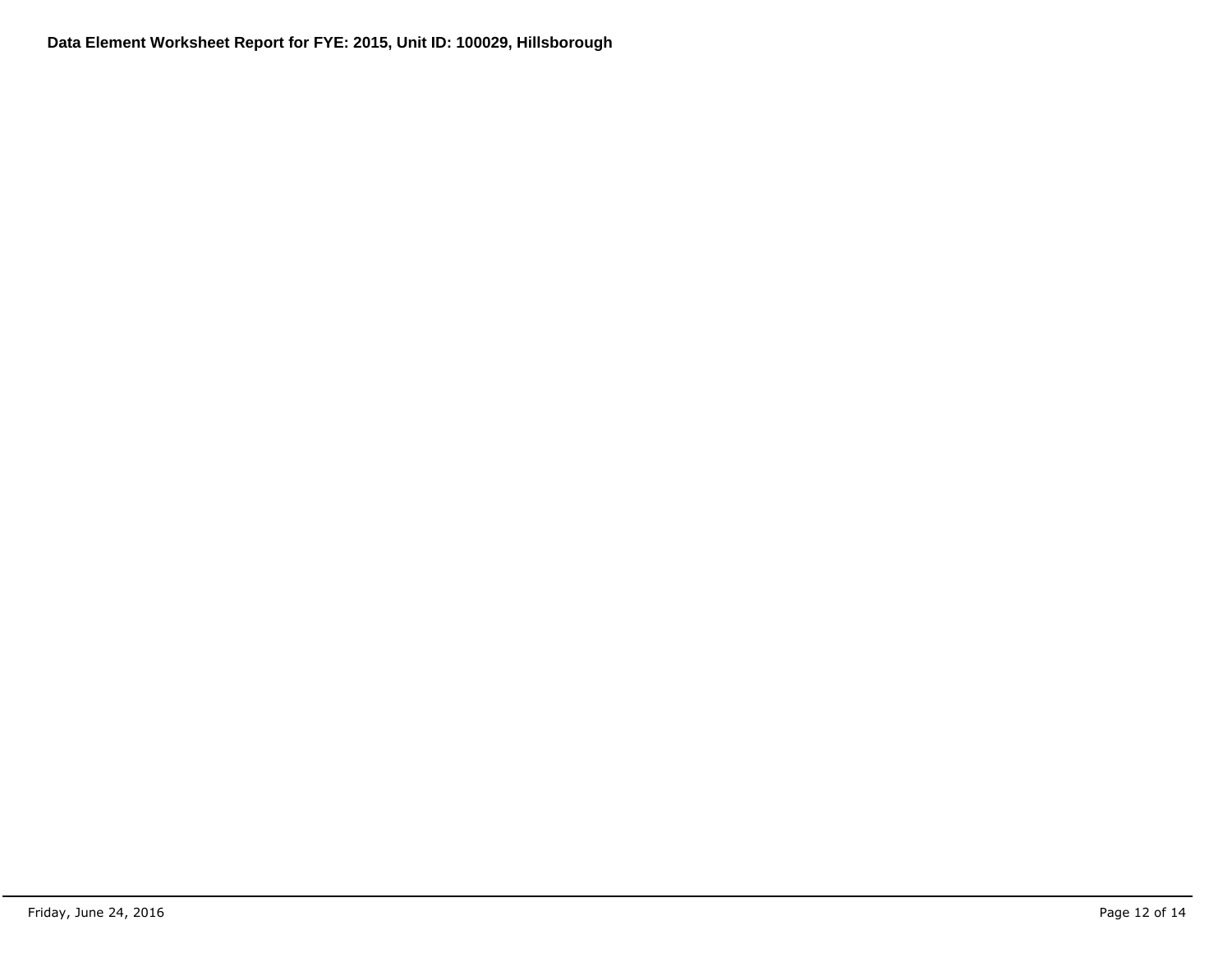| <b>Component Unit</b>                                                 | <b>Type</b>                      | <b>Total</b><br><b>Revenues</b> | <b>Total</b><br><b>Expenditues</b> | <b>Total Debt</b> |
|-----------------------------------------------------------------------|----------------------------------|---------------------------------|------------------------------------|-------------------|
| 300587 - Arlington Special Dependent District                         | Independently Reported           | \$6,344                         | \$4,668                            | \$0               |
| 300588 - Bay Crest Park Special District                              | Independently Reported           | \$68,340                        | \$60,206                           | \$0               |
| 300589 - Beacon Meadows Special Dependent Tax District                | Independently Reported           | \$24,809                        | \$21,602                           | \$0               |
| 300590 - Bloomingdale Oaks Special Dependent Tax District             | Independently Reported           | \$15,227                        | \$8,858                            | \$0               |
| 300591 - Bloomingdale Special Taxing District                         | Independently Reported           | \$630,825                       | \$641,985                          | \$0               |
| 300592 - Boyette Springs Special Dependent District                   | Independently Reported           | \$50,894                        | \$62,802                           | \$0               |
| 300593 - Brandon Groves North Service District                        | Independently Reported           | \$1,371                         | \$4,883                            | \$0               |
| 301295 - Brandon Hills Dependent Special District                     | Independently Reported           | \$19,626                        | \$17,771                           | \$0               |
| 300594 - Buckhorn Estates Special Dependent District                  | Independently Reported           | \$43,413                        | \$46,604                           | \$0               |
| 301151 - Buckhorn Oaks Special Dependent District                     | Independently Reported           |                                 |                                    |                   |
| 300595 - Carrollwood Meadows Special Dependent District               | Independently Reported           | \$51,752                        | \$55,995                           | \$0               |
| 300596 - Carrollwood North Special Dependent Tax District             | Independently Reported           | \$11,181                        | \$7,832                            | \$0               |
| 300597 - Carrollwood South Special Dependent Tax District             | <b>Independently Reported</b>    | \$6,932                         | \$7,055                            | \$0               |
| 300598 - Country Lakes Special Dependent Tax District                 | Independently Reported           | \$8,227                         | \$4,186                            | \$0               |
| 300599 - Country Place Special Maintenance District                   | <b>Independently Reported</b>    | \$77,953                        | \$74,462                           | \$0               |
| 300600 - Country Run Maintenance District                             | Independently Reported           | \$21,979                        | \$15,482                           | \$0               |
| 301217 - Country Village Special Dependent District                   | Independently Reported           |                                 |                                    |                   |
| 300601 - Cove At Bayport Colony, The                                  | <b>Independently Reported</b>    | \$52,477                        | \$55,580                           | \$0               |
| 301219 - East Lake Park Special Dependent District                    | Independently Reported           | \$30,508                        | \$25,233                           | \$0               |
| 300602 - Hammock Woods Special Dependent Tax District                 | <b>Independently Reported</b>    | \$17,600                        | \$18,850                           | \$0               |
| 300603 - Hickory Hill Special Dependent Tax District                  | Independently Reported           | \$12,591                        | \$13,439                           | \$0               |
| 500057 - Hillsborough County City-County Planning Commission          | <b>Discretely Reported</b>       | \$4,036,000                     | \$4,065,000                        | \$0               |
| 500064 - Hillsborough County Civil Service Board                      | <b>Blended in Primary Report</b> |                                 |                                    |                   |
| 300604 - Hillsborough County Hospital Authority                       | Independently Reported           | \$116,396                       | \$126,000                          | \$0               |
| 300605 - Hillsborough County Industrial Development Authority         | <b>Independently Reported</b>    |                                 |                                    |                   |
| 300607 - Housing Finance Authority of Hillsborough County             | <b>Discretely Reported</b>       | \$2,094,000                     | \$1,177,000                        | \$4,226,000       |
| 300608 - Hunter's Lake Special Dependent Tax District                 | Independently Reported           |                                 |                                    |                   |
| 300609 - Indian Hills-Hickory Ridge II Special Dependent Tax District | Independently Reported           | \$9,080                         | \$6,453                            | \$0               |
| 301383 - Keystone Grove Lakes Special Dependent District              | Independently Reported           |                                 |                                    |                   |
| 300610 - Lago Vista Maintenance District                              | Independently Reported           | \$28,871                        | \$27,693                           | \$0               |
| 300611 - Lake Brant Special Dependent District                        | Independently Reported           | \$2,984                         | \$1,911                            | \$0               |
| 300612 - Lake Heather Special Dependent Tax District                  | Independently Reported           | \$27,931                        | \$22,091                           | \$0               |
| 300613 - Lake Magdalene Estates West Special Dependent Tax District   | Independently Reported           | \$8,603                         | \$13,359                           | \$0               |
| 301384 - Lake Magdalene Special Dependent District                    | Independently Reported           | \$16,162                        | \$13,384                           | \$0               |
| 301317 - Lake Strawberry Special Dependent District                   | Independently Reported           | \$343                           | \$4,660                            | \$0               |
| 300614 - Logan Gate Village Special Dependent District                | <b>Independently Reported</b>    | \$127,637                       | \$153,813                          | \$0               |